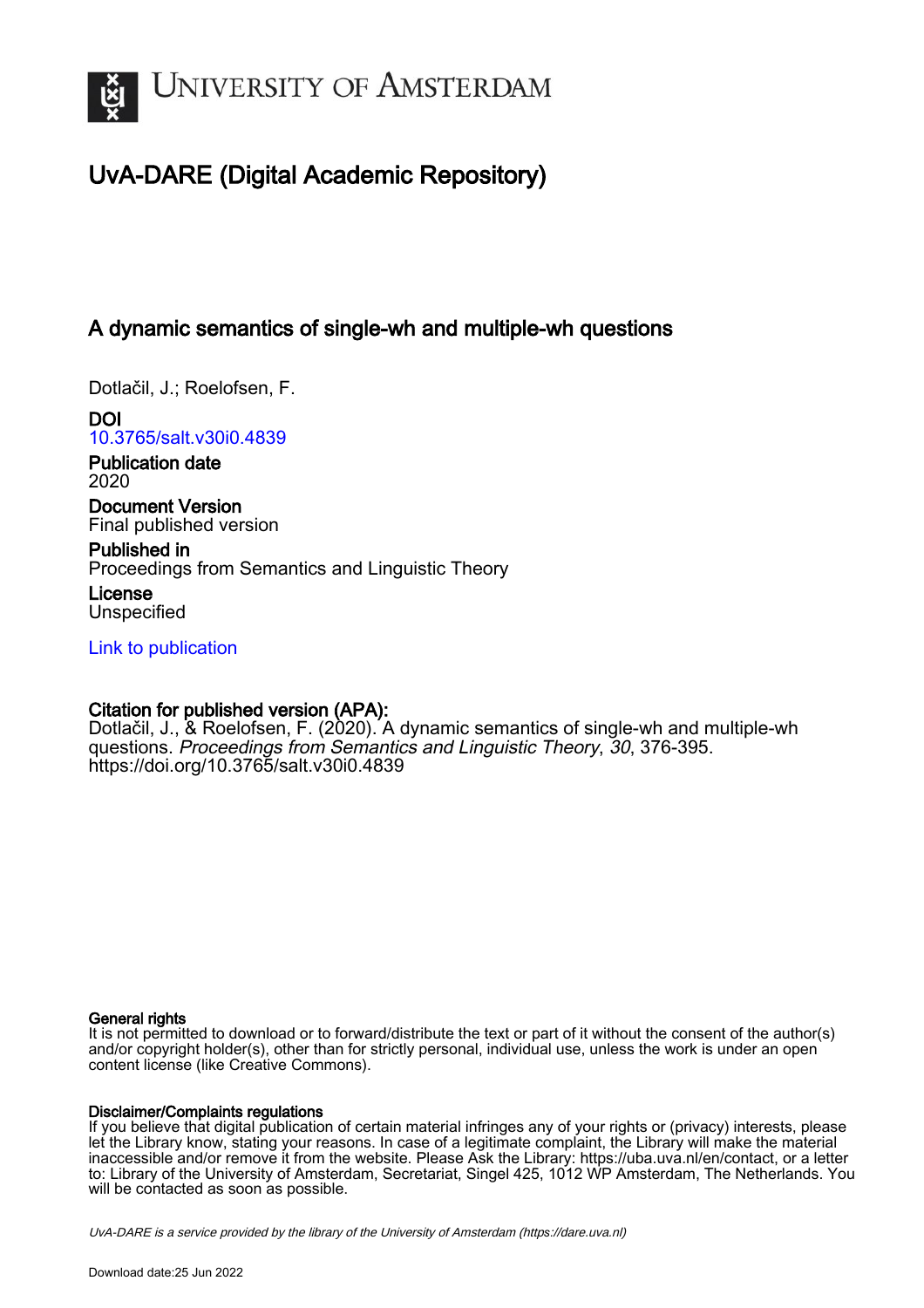| Jakub Dotlačil     | Floris Roelofsen        |
|--------------------|-------------------------|
| Utrecht University | University of Amsterdam |

Abstract We develop a uniform analysis of single-wh and multiple-wh questions couched in dynamic inquisitive semantics. The analysis captures the effects of number marking on *which*-phrases, and derives both mention-some and mention-all readings as well as an often neglected *partial* mentionsome reading in multiple-wh questions.

Keywords: question semantics, multiple-wh questions, mention-some, dynamic inquisitive semantics.

## 1 Introduction

The goal of this paper is to develop an analysis of single-wh and multiple-wh questions in English satisfying the following desiderata:

- a) Uniformity. The interpretation of single-wh and multiple-wh questions is derived uniformly. The same mechanisms are operative in both types of questions.
- b) Mention-some vs mention-all. Mention-some and mention-all readings are derived in a principled way, including 'partial mention-some readings' in multiple-wh questions (mention-all w.r.t. one of the wh-phrases but mention-some w.r.t. the other wh-phrase).
- c) Number marking. The effects of number marking on wh-phrases are captured. In particular, singular *which*-phrases induce a uniqueness requirement in single-wh questions but do not block pair-list readings in multiple-wh questions.

To our knowledge, no existing account fully satisfies these desiderata. While we cannot do justice to the rich literature on the topic, let us briefly mention a number of prominent proposals.

[Groenendijk & Stokhof](#page-19-0) [\(1984\)](#page-19-0) provide a uniform account of single-wh and multiple-wh questions, but their proposal does not successfully capture mention-some readings and the effects of number marking.

[Dayal](#page-19-1) [\(1996\)](#page-19-1) pays due attention to the effects of number marking, but her account does not successfully capture **mention-some** readings and is not **uniform**, in the sense that it involves different question operators for single-wh and multiple-wh questions, respectively. Moreover, as pointed out by [Xiang](#page-20-0) [\(2016,](#page-20-0) [2020b\)](#page-20-1) and discussed here below, the so-called domain exhaustivity presupposition that Dayal's account predicts for multiple-wh questions is problematic.

[Fox](#page-19-2) [\(2012\)](#page-19-2) provides a uniform account of single-wh and multiple-wh questions which captures the fact that singular *which*-phrases give rise to uniqueness presuppositions in single but not in

<sup>\*</sup> We are grateful to Lucas Champollion, Ivano Ciardelli, Alexandre Cremers, Veneeta Dayal, Danny Fox, Yimei Xiang, and the SALT reviewers and audience for helpful feedback and discussion. We also gratefully acknowledge financial support of the Netherlands Organization for Scientific Research (NWO).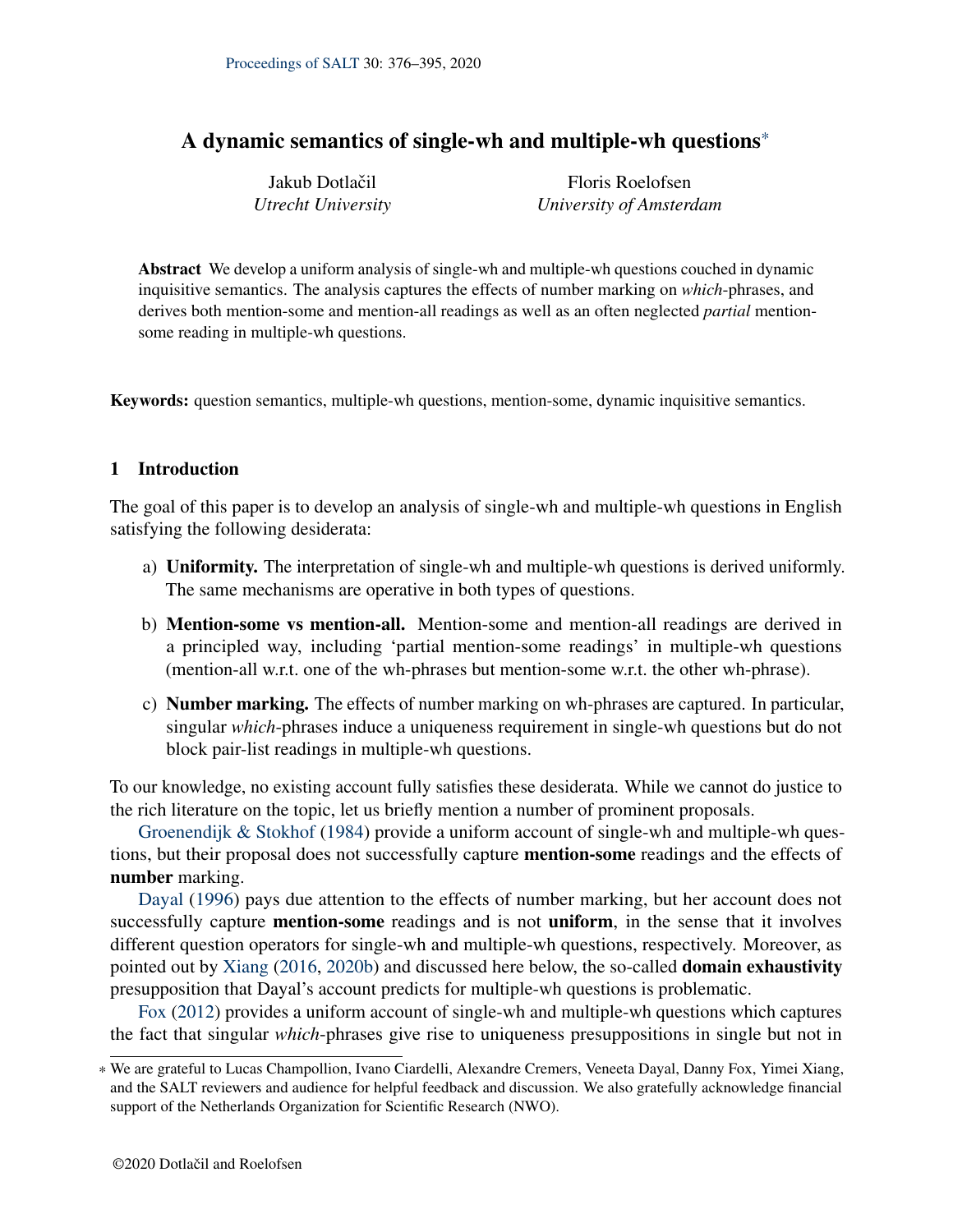multiple-wh questions. However, as discussed by [Xiang](#page-20-0) [\(2016,](#page-20-0) [2020b\)](#page-20-1), Fox's account, just like Dayal's, derives the problematic **domain exhaustivity** presupposition for multiple-wh questions. Moreover, while [Fox](#page-19-3) [\(2013\)](#page-19-3) derives mention-some readings for single-wh questions, it is not clear yet whether his approach could also capture partial mention-some readings in multiple-wh questions, which we will show do exist (see also [Xiang](#page-20-0)  $2016$  $2016$  $2016$ ).<sup>1</sup>

Finally, [Xiang](#page-20-0) [\(2016,](#page-20-0) [2020b\)](#page-20-1) captures mention-some readings and effects of number marking, but her account is not **uniform**, in the sense that it assumes special LF ingredients for multiple-wh questions which are not present in single-wh questions (see Appendix [B](#page-17-0) for some more details).

The account we propose is crucially *dynamic*, combining and extending insights from the firstorder dynamic inquisitive semantics (Dotlačil & Roelofsen  $2019)^2$  $2019)^2$  $2019)^2$  and the treatment of indefinites and number marking in dynamic semantics (e.g., [Brasoveanu](#page-19-5) [2008\)](#page-19-5).

#### 2 Informal proposal

In this section we first present the proposal informally. Some details are suppressed here, so as to provide easy access to the main ideas. The account rests on five key ideas, which are presented in Sections [2.1](#page-2-2)[-2.5,](#page-5-0) respectively. A formal implementation will be provided in Section [3.](#page-6-0)

#### <span id="page-2-2"></span>2.1 Wh-phrases and the witness request operator

In dynamic semantics a sentence like (1a) gives rise to two consecutive updates of the context. First a discourse referent *u* is introduced by the indefinite, then the context is updated with the information that *u* smiled. This sequence of updates is represented in (1b); the exact semantics of this representation will be given in Section [3.](#page-6-0)

| a. Someone smiled. |  | [u]; smiled $\{u\}$ |
|--------------------|--|---------------------|
|--------------------|--|---------------------|

Now consider the wh-question in (2a).

<span id="page-2-3"></span>

| (2)<br>Who smiled? |  | [u]; smiled $\{u\}$ ; ?u |  |  |
|--------------------|--|--------------------------|--|--|
|--------------------|--|--------------------------|--|--|

We analyze wh-phrases just like indefinites: as introducing a discourse referent. But we propose that wh-questions involve an additional update, ?*u*, raising an issue whose resolution requires identifying one or more individuals that have the properties ascribed to *u*—in short, a *witness set* for *u*. Thus, (2a) is analyzed as in (2b). We refer to ?*u* as the witness request operator.

#### <span id="page-2-4"></span>2.2 Mention-all readings from maximization of witness sets

As is well-known, when indefinites serve as antecedents for donkey anaphora, two readings can arise, strong and weak. In (3a) the strong reading is most salient, while in (3b) the weak reading is.

<span id="page-2-0"></span><sup>1</sup> Fox (p.c.) tells us that, while he was developing the material in [Fox](#page-19-3) [2013](#page-19-3) he also noted that mention-some readings are possible in multiple-wh questions, based on examples similar to the ones we will give below. He also had some initial ideas for how to derive such readings, but did not get to develop those ideas at the time.

<span id="page-2-1"></span><sup>2</sup> Dynamic inquisitive semantics in turn builds on static inquisitive semantics [\(Ciardelli, Groenendijk & Roelofsen](#page-19-6) [2018\)](#page-19-6) and earlier work on dynamic semantics (in particular that of [Groenendijk, Stokhof & Veltman](#page-19-7) [1996\)](#page-19-7). For other recent work on questions in dynamic semantics, in the same spirit as ours but focusing on different empirical phenomena, see [Li](#page-20-2) [2019](#page-20-2) and [Zhao](#page-20-3) [2019.](#page-20-3)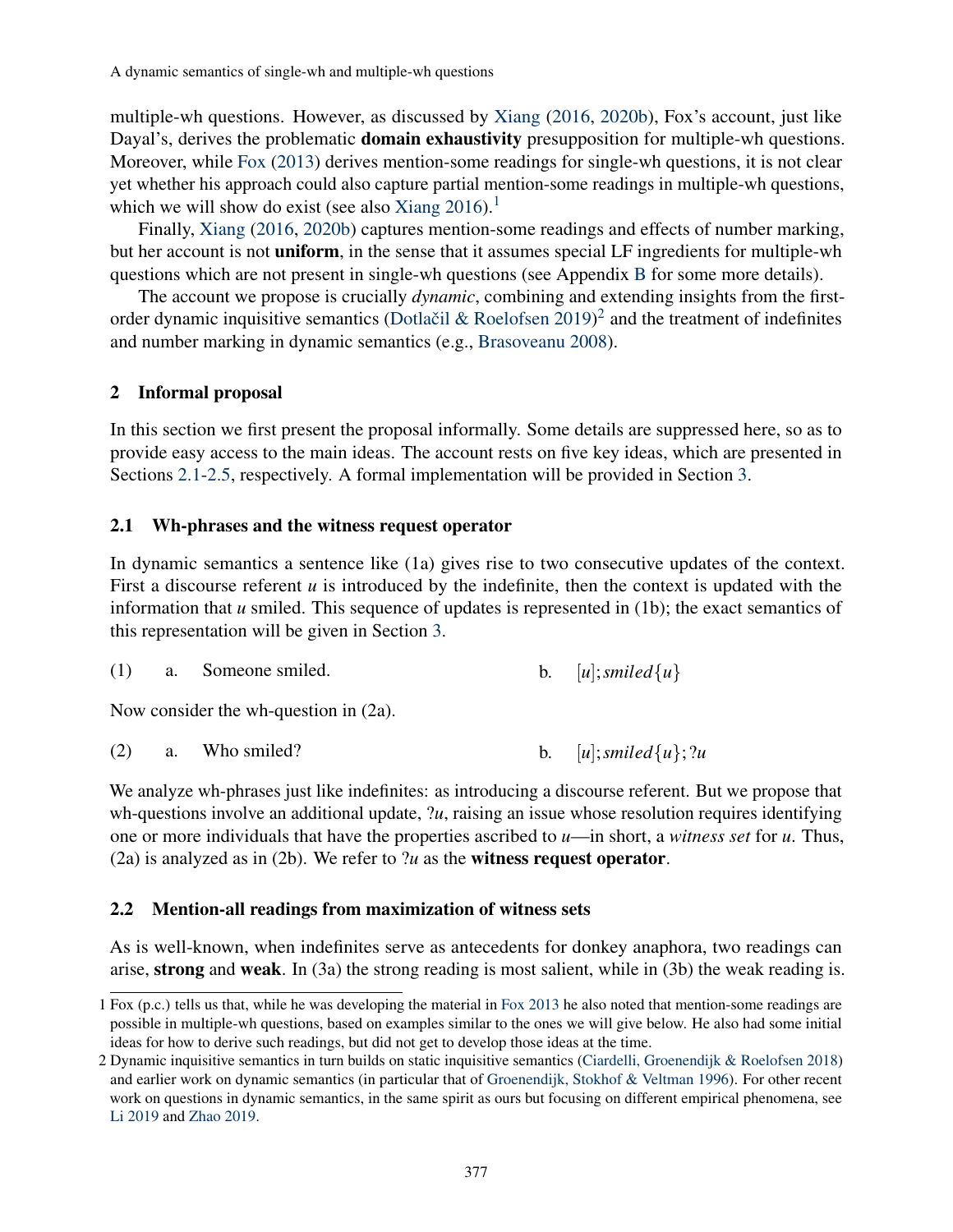- (3) a. If Bill eats an<sup>u</sup> apple he peels it<sub>u</sub> first.
	- b. If Bill has  $a^u$  dime he throws it<sub>u</sub> in the parking meter.

[Brasoveanu](#page-19-5) [\(2008\)](#page-19-5) argues that the strong reading is derived by a witness maximization operator,  $\max\{u\}$ , in the interpretation of the indefinite. Intuitively, in (3a)  $\max\{u\}$  ensures that all possible values of *u* (all the apples that Bill eats) are considered in the consequent.

Since we treat wh-phrases just like indefinites, we expect that they can also involve max. Adding  $\max\{u\}$  to [\(2b\)](#page-2-3) results in (4).

(4)  $[u]$ ; *smiled*{*u*}; **max**{*u*}; ?*u* 

In order to resolve this question, we have to identify a *maximal witness set* for *u*. This corresponds to the mention-all reading. On the other hand, the mention-some reading is captured by [\(2b\),](#page-2-3) without  $\max\{u\}$ . So, our dynamic semantics of wh-questions makes it possible to connect the mention-some/mention-all ambiguity in wh-questions to the weak/strong ambiguity in donkey anaphora. In other words, the ambiguity between mention-some and mention-all readings is derived in a principled way, relying on a mechanism that is independently needed elsewhere in the grammar.<sup>[3](#page-3-0)</sup>

We will assume that *which*-phrases, unlike *who*/*where*/*what*, always involve max, so in principle they block mention-some readings. We say 'in principle' because our account correctly predicts that interaction with possibility modals can give rise to mention-some readings even in the presence of max. For reasons of space, however, we cannot discuss this part of the account in detail here.

#### 2.3 Scaling up to multiple-wh questions

The account sketched so far is about single-wh questions but can be generalized in a natural way to deal with multiple-wh questions as well. We propose that in a multiple-wh question, each wh-phrase introduces a discourse referent (dref for short), and that the witness request operator asks for a functional witness in this case, i.e., a function mapping the possible values for one dref to the possible values of another. For instance, the multiple-wh question in (5a) is analyzed as in (5b), where  $?u_1u_2$  is a functional witness request operator.

(5) a. Who ate what? b. 
$$
[u_1]; [u_2]; \text{ate } \{u_1, u_2\}; 2u_1u_2
$$

Informally,  $2u_1u_2$  raises an issue whose resolution requires determining, for every possible witness set of  $u_1$ , the corresponding witness set of  $u_2$ . Or, in other words, a suitable function from the witness sets of  $u_1$  to those for  $u_2$ . We will see in Section [3](#page-6-0) that both ?*u* and ? $u_1u_2$  can be seen as special instances of a general *n*-ary witness request operator, where  $n = 1$  or  $n = 2$ , respectively. This means that the account is uniform, satisfying desideratum (a).

<span id="page-3-0"></span><sup>3</sup> [Champollion, Bumford & Henderson](#page-19-8) [\(2019\)](#page-19-8) have recently proposed an alternative strategy to derive strong and weak readings in donkey anaphora, which does not make use of maximization. We leave open here whether this strategy may also be applied in the domain of questions to derive mention-some and mention-all readings.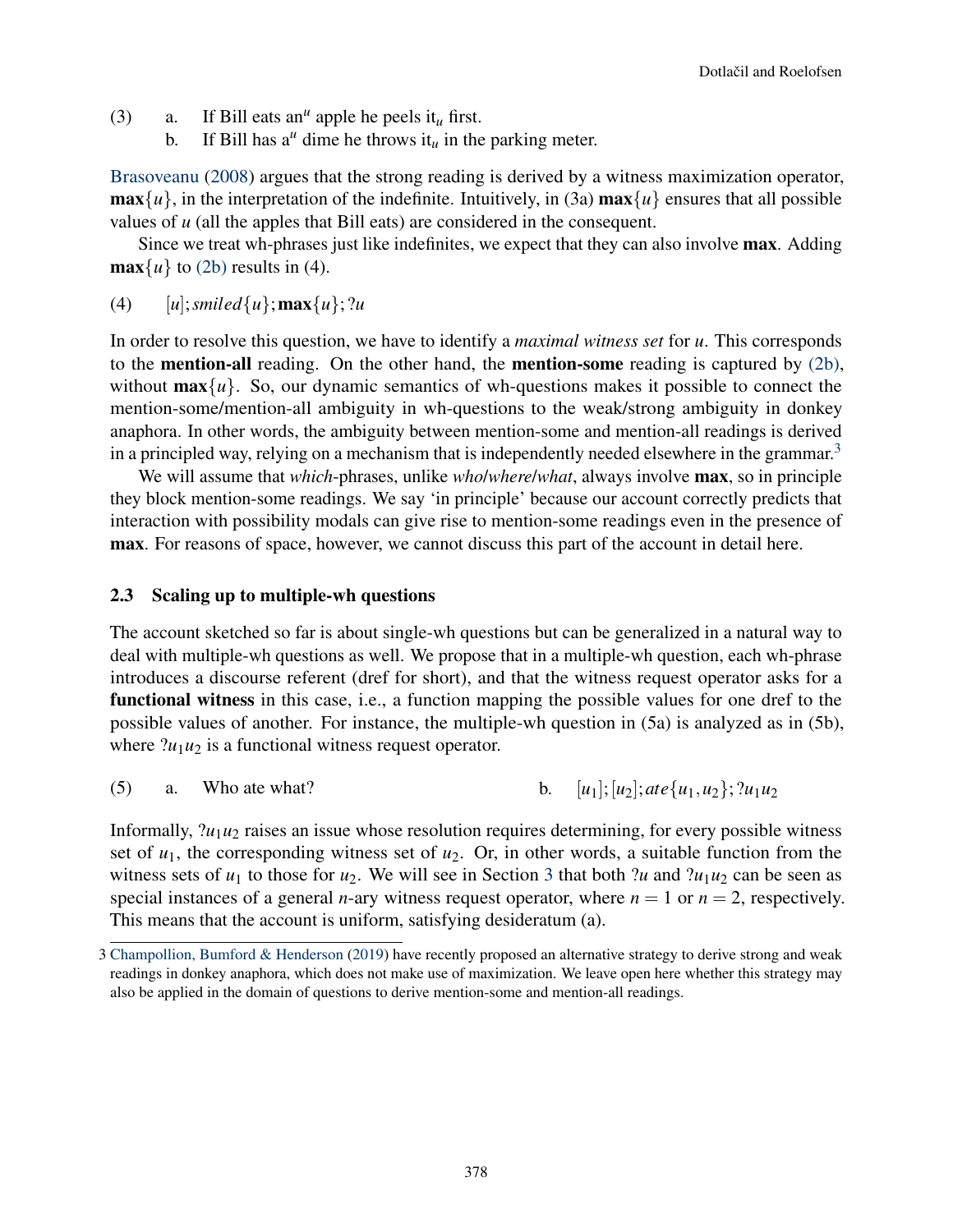#### 2.4 Partial mention-some readings in multiple-wh questions

It is typically assumed in the literature that multiple-wh questions only have a *mention-all* pair-list reading.<sup>[4](#page-4-0)</sup> For instance, to resolve the question in (6), one must specify, for each party guest, *everything* that they ate (rather than just *something* that they ate).

(6) Who ate what at the party last night?

We observe, however, that multiple-wh questions, at least in some cases, also allow for a partial mention-some reading. Suppose Mary has a large herb garden. The herbs that Mary has in her garden each grow in several places. Susan has a list of five herbs that she needs to collect for a certain recipe and asks Mary the following question:

(7) Which of these herbs grows where?

On the most natural reading of this question, Mary can resolve it by mentioning just one location for each herb. She does not have to exhaustively specify all locations for every herb. Our account can straightforwardly derive this reading. Just like in single-wh questions, mention-all readings arise through maximization, and mention-some readings arise in the absence of maximization.

Note however that, while (7) is mention-some w.r.t. locations, it is mention-all w.r.t. herbs. That is, the question requests information about *all* herbs on the list: it does not suffice to specify just for one herb where it grows.<sup>[5](#page-4-1)</sup> In English, this appears to be the case in general: multiple-wh questions always require what we will call domain maximality—their resolution must map as many potential witnesses of the 'domain dref' as possible to corresponding witnesses of the 'range dref'.<sup>[6](#page-4-2)</sup>

It is important to note that domain maximality as we understand it is different from **domain** exhaustivity in the sense of [Dayal](#page-19-1) [1996.](#page-19-1) Domain exhaustivity, adapted to our setting, would require that *every* potential witness of the 'domain dref' be matched with a corresponding witnesses of

<span id="page-4-1"></span>5 One might think that this is a consequence of the fact that the first wh-phrase *which of these herbs* is a *which*-phrase whose domain of quantification is clearly given in the context (it is so-called 'D-linked'). Such wh-phrases are known to favour a mention-all reading in single-wh questions as well. However, the same effect arises with non-D-linked wh-phrases which favor a mention-some reading in single-wh questions. For instance, while (i) has a very salient mention-some reading, (ii) only has a reading that is mention-some w.r.t. *one* of the wh-phrases, not w.r.t. both.

(i) What is a typical French dish? (ii) What is a typical dish where?

<span id="page-4-2"></span>6 Lucas Champollion (p.c.) has noted that this is not the case in German. For instance, the multiple-wh question in (i) allows for an interpretation which is mention-some w.r.t. both wh-phrases.

(i) Wo Where can I when sea bass kann ich wann Wolfsbarsche fangen? catch 'Where can I catch sea bass? And when?'

Champollion suggests that this difference between English and German may be connected to the difference between the two languages w.r.t. superiority effects. We leave an exploration of this hypothesis for future work.

<span id="page-4-0"></span><sup>4</sup> It is sometimes argued that multiple-wh questions can have a so-called 'single-pair reading' which is separate from their 'pair-list' reading. In our view, cases in which multiple-wh questions have been reported to have a 'single-pair' reading are just cases where the (most likely) context is one in which only one pair of objects stands in the relation that the question inquires about (see also [Dayal](#page-19-9) [2016:](#page-19-9) p.95). If this is correct, an account of multiple-wh questions does not need to derive single-pair readings separately from pair-list readings. In any case, we will concentrate here on pair-list readings. If it turns out that there *is* a need to derive 'single-pair' readings separately, our account will have to be refined.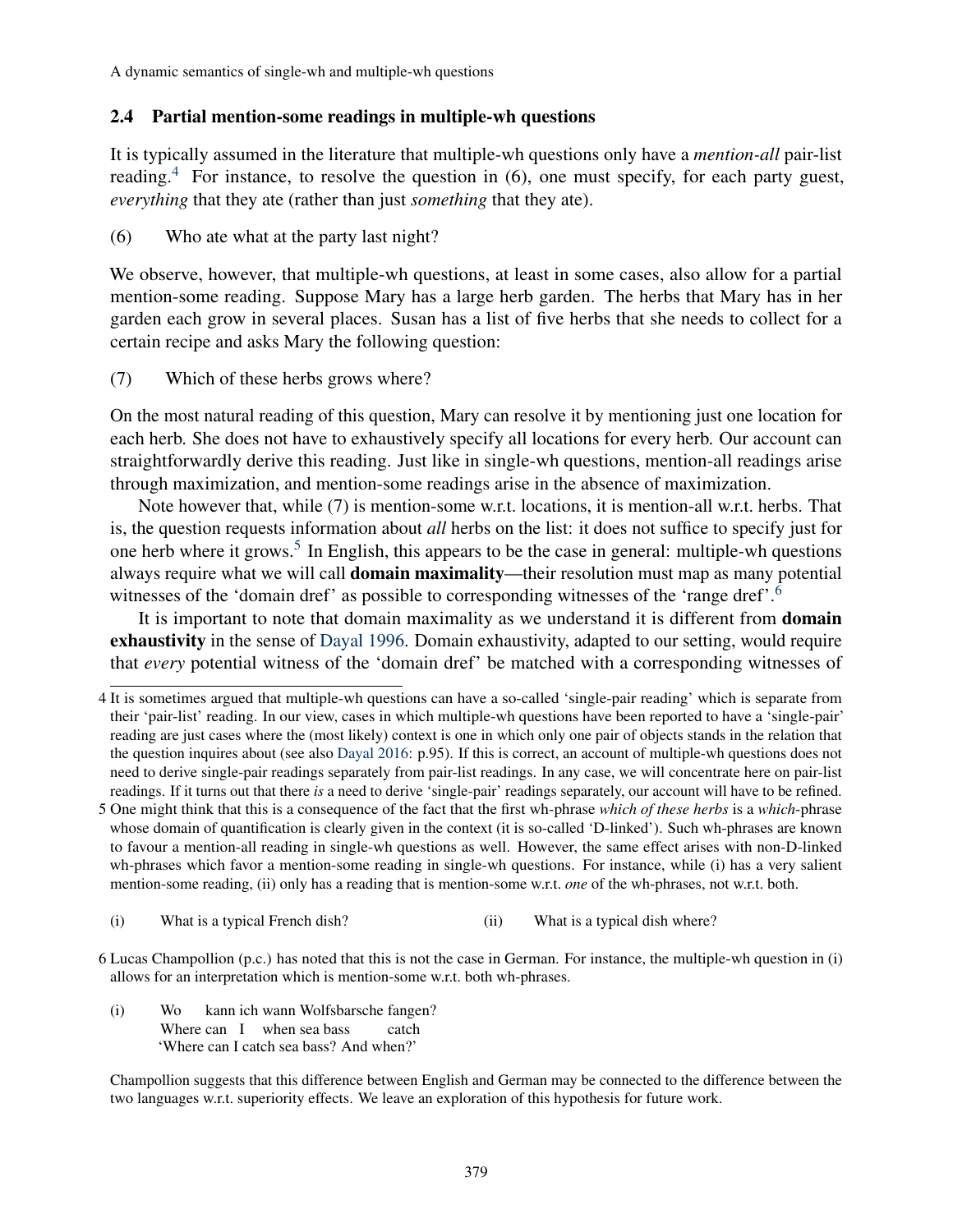the 'range dref'. [Xiang](#page-20-4) [\(2019\)](#page-20-4) shows that this requirement is too strong, based on the following scenario. Suppose that 100 candidates have applied for 3 jobs. Mary knows the outcome of the search procedure, but Bill doesn't. Then it is natural for Bill to ask:

(8) Which candidate got which job?

Xiang observes that resolving this question does not require specifying for *every* candidate which job they got, something that would be impossible to do because there were fewer jobs than candidates. However, an additional observation to make about this example is that a resolution of the question must still specify for *as many candidates as possible* (in this case three) which jobs they got. This requirement is what we call domain maximality.

In our formal account in Section [3,](#page-6-0) domain maximality will be captured by an operator that is always present in the left periphery of an interrogative clause. In particular, it will be derived no matter whether a max operator applies to the domain dref or not. So our account will derive two readings for multiple-wh questions: one that is mention-all with respect to all wh-phrases, and one that is mention-all with respect to the 'domain wh-phrase(s)' but mention-some with respect to the 'range wh-phrase'. For this to be possible, it is crucial that on our account mention-some is not a property connected to a question as a whole but rather to individual wh-phrases. In this respect our account differs from many others (e.g., [Beck & Rullmann](#page-19-10) [1999,](#page-19-10) Chapter 2 of [George](#page-19-11) [2011,](#page-19-11) [Theiler](#page-20-5) [2014,](#page-20-5) [Champollion, Ciardelli & Roelofsen](#page-19-12) [2015\)](#page-19-12), which take mention-some to be a property connected to questions as a whole. On such accounts, it is not possible to derive partial mention-some readings of multiple-wh questions (at least not without substantial modifications). To our knowledge, the only previous account that derives such readings is that of [Xiang](#page-20-0) [2016:](#page-20-0) §5.4.3.

#### <span id="page-5-0"></span>2.5 Effects of number marking

So far we have outlined an account that satisfies desiderata (a) and (b). We now turn to desideratum (c), which concerns the role of number marking. Several effects need to be captured but the main puzzle is that singular *which*-phrases induce a uniqueness presupposition in single-wh questions but allow for multiple witness-pairs in multiple-wh questions (e.g., [Dayal](#page-19-1) [1996\)](#page-19-1).<sup>[7](#page-5-1)</sup>

<span id="page-5-2"></span>(9) Which girl danced with Robin?  $\rightsquigarrow$  just one girl danced with Robin (10) Which girl danced with which boy?  $\rightsquigarrow$  just one girl and just one boy danced

We will assume, following [Brasoveanu](#page-19-5) [\(2008\)](#page-19-5) and much other work on number marking in dynamic semantics, that singular number marking, e.g., on *which girl*, invokes an atomicity requirement. This ensures that all the possible values assigned to the dref introduced by *which girl* are atomic individuals. Furthermore we will assume, following [Roelofsen](#page-20-6) [\(2015\)](#page-20-6), that every interrogative clause involves a presuppositional closure operator, †, which requires that it is already known in

<span id="page-5-1"></span><sup>7</sup> Interestingly, it has recently been observed that in single-wh questions with an existential modal operator, the uniqueness requirement normally induced by a singular *which*-phrase can be obviated [\(Hirsch & Schwarz](#page-19-13) [2019\)](#page-19-13). For instance, it is perfectly natural to ask (i) without assuming that there is a unique letter that can be inserted in *fo m* to make a word.

<sup>(</sup>i) Which letter can be inserted in *fo m* to make a word?

Our account, when extended with a treatment of modality, could account for this and related facts. However, for reasons of space, we must leave such an extension for another occasion.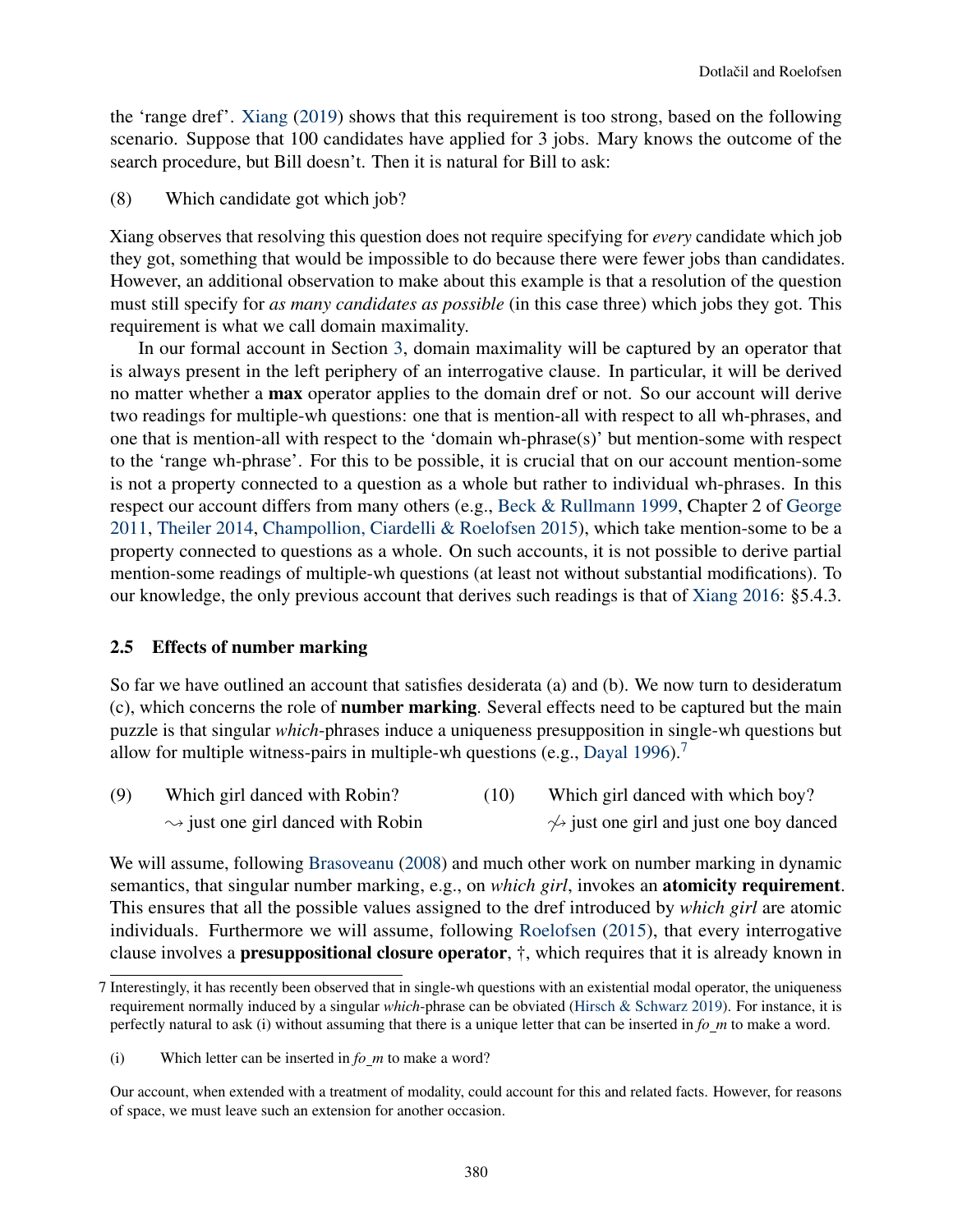the input context that the actual world lies in one of the alternatives that the question introduces. This presupposition is trivially satisfied whenever the alternatives cover the entire logical space, but not when the alternatives cover only part of the logical space.

A question like [\(9\),](#page-5-2) repeated in (11a), is then analyzed as in (11b):

(11) a. Which*<sup>u</sup>* girl danced?

b.  $\uparrow$  ([*u*]; **atom**{*u*}; *girl*{*u*}; *danced*{*u*}; **max**{*u*}; ?*u*)

As we will see in detail in Section [3,](#page-6-0) a uniqueness presupposition is derived in this case from the interplay between  $\text{atom}\lbrace u \rbrace$ ,  $\max\lbrace u \rbrace$ ,  $\lbrace u, \text{ and } \dagger$ . A particularly important role is played by  $\lbrace u, \text{ This} \rbrace$ operator removes any possibilities from the context where more than one girl dances.

For a multiple-wh question we get:

(12) a. Which<sup> $u_1$ </sup> girl danced with which<sup> $u_2$ </sup> boy?

b. 
$$
\qquad \qquad \dagger \left( \begin{array}{c} [u_1]; \operatorname{atom}\{u_1\}; \operatorname{girl}\{u_1\}; [u_2]; \operatorname{atom}\{u_2\}; \text{boy}\{u_2\}; \\ \text{danced\_with}\{u_1, u_2\}; \operatorname{max}\{u_1\}; \operatorname{max}\{u_2\}; \text{?}u_1u_2 \end{array} \right)
$$

A global uniqueness requirement is not derived here because, instead of ?*u*, the two-place witness request operator  $?u_1u_2$  is at play in this case. This does not remove possibilities from the input context where more than one girl or more than one boy danced, but only ones where there is no function mapping each girl to the unique boy she danced with. As a result, the account derives a 'relativized' uniqueness presupposition to the effect that no girl danced with more than one boy.

#### <span id="page-6-0"></span>3 Implementation

We implement the above ideas in a dynamic type-theoretic framework. We assume four basic semantic types: *e* for atomic and plural entities (e.g.,  $a$ ,  $a \oplus b$ ), *s* for possible worlds, *t* for truth values, and *r* for discourse referents (cf. [Muskens](#page-20-7) [1996;](#page-20-7) [Brasoveanu](#page-19-5) [2008\)](#page-19-5). We refer to functions from discourse referents to entities as *discourse referent assignment functions* or (dref) assignments for short. As a convention, we use the variable *g* for dref assignments. A set of dref assignments can be thought of as a dref assignment *matrix*, where each assignment function determines one row of the matrix [\(van den Berg](#page-19-14) [1996;](#page-19-14) [Brasoveanu](#page-19-5) [2008\)](#page-19-5). Such sets of dref assignments are represented by capital letters  $G, G'$  and their type,  $\langle re \rangle t$ , is abbreviated as *m*.

As is standard in inquisitive semantics, we take a context to be a *downward closed set of information states*. Every information state consists of possibilities and each possibility is a pair  $\langle w, G \rangle$ , where *w* is a world and *G* a set of assignments mapping discourse referents to (atomic or plural) entities. For contexts, we use the variable *c*, for information states, we use the variable *s*.

We visualize contexts by means of diagrams such as the one on the right. Each row corresponds to an assignment set *G*, each column to a world  $w^8$  $w^8$ . Each black dot is a possibility  $\langle w, G \rangle$ , where *w* is determined by the column and *G* by the row. In most examples, we will assume that *G* consists of just one assignment, e.g., *u*/*a* in the top row represents the case in which *G* consists of a single assignment that assigns *a* to



<span id="page-6-1"></span><sup>8</sup> We subscript *w* with letters representing entities. This should be read as 'a world in which the subscripted entity has a property *P*'. In the following subsection, *P* is the property of smiling. In Section [3.3,](#page-12-0) *P* corresponds to whatever property is introduced in examples.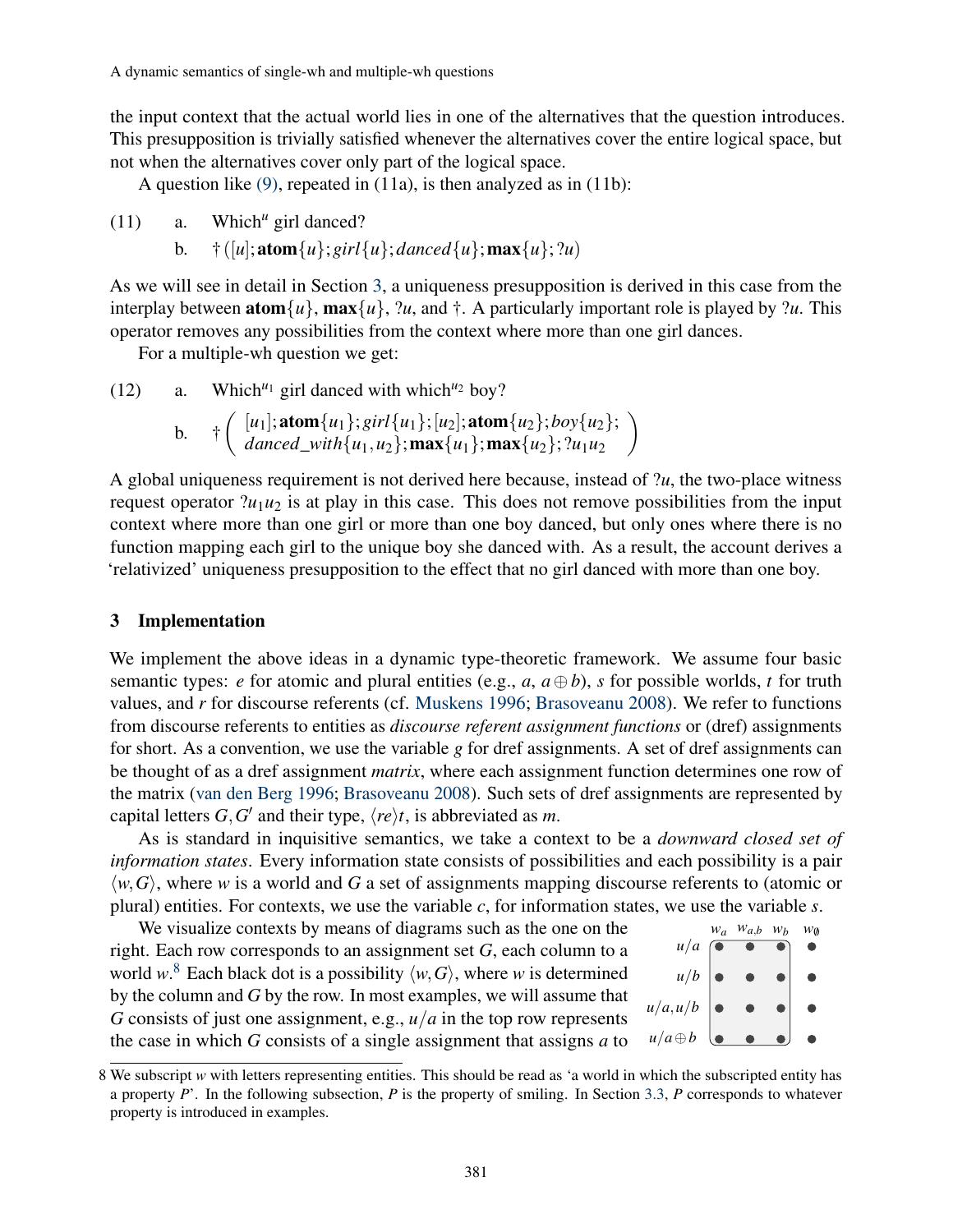the dref *u*. If there are more assignments in *G*, we separate them by

comma (see  $u/a$ ,  $u/b$  in the third row) or, when dealing with several discourse referents, we write the assignments in *G* underneath each other.

Each shaded area is a maximal information state in the context (also called an *alternative*). To keep the diagrams simple, we will often assume that the context involves just two atomic entities, *a* and *b*, and their sum *a*⊕*b*.

If a context contains just one alternative, as in the diagram above, then there are no open issues. We say that the context is non-inquisitive in this case. On the other hand, if there are two or more alternatives, or no alternatives at all (which is only possible if there are infinitely many possibilities), the context contains unresolved issues and we say that it is inquisitive.

#### 3.1 Context updates

Context update functions are functions from contexts to contexts. For our purposes, it suffices to define the following seven update functions: (i) basic updates conveying that certain drefs have certain properties, e.g., *smile* $\{u\}$ , (ii) updates that introduce a new dref, e.g., [*u*] (iii) updates that request a (functional) witness, e.g.,  $?u$  and  $?u_1u_2$ , (iv) updates that maximize the witness set of a dref:  $\max\{u\}$ , (v) updates that impose an atomicity requirement on the witnesses associated with a dref, e.g., **atom** $\{u\}$ , and finally (vi) updates involving the presuppositional closure operator  $\dagger$ .

Let us start with a simple predicational update function:  $\textit{smile}\{u\}$  takes an input context *c* and returns a new context, which is the set of information states *s* in *c* such that for every possibility  $\langle w, G \rangle$  in *s* and every assignment *g* in *G*, it holds that  $g(u)$  smiles in *w*. We assume, as is common, that atomic predicates like *smile* are pluralized [\(Krifka](#page-19-15) [1989;](#page-19-15) [Landman](#page-19-16) [2000;](#page-19-16) [Kratzer](#page-19-17) [2008\)](#page-19-17). This is signaled by the ∗ preceding the predicate. The definition of ∗ is given in (14) for a relation of an arbitrary arity *n*.

<span id="page-7-0"></span>(13) 
$$
smile\{u\} := \lambda c_{\langle\langle\langle s\times m\rangle t\rangle t\rangle}\lambda s_{\langle\langle s\times m\rangle t\rangle}. s \in c \ \land \ \forall\langle w, G\rangle \in s. \ \forall g \in G. \ \ *smile(w)(g(u))
$$

(14) a.  $R \subseteq *R$ 

b. If  $\langle \alpha_1,\ldots \alpha_n \rangle \in *R$  and  $\langle \alpha'_1 \rangle$  $\langle \alpha'_1, \ldots \alpha'_n \rangle \in *R$ , then also  $\langle \alpha_1 \oplus \alpha'_1 \rangle$  $\langle 1', \ldots \alpha_n \oplus \alpha'_n \rangle \in *R.$ 

c. Nothing else is in 
$$
*R
$$
.

The predicational update function *smile*  $\{u\}$  can be generalized to the n-ary relational update function  $R{u_1,...u_n}$  in (15):

$$
(15) \qquad R\{u_1,\ldots u_n\} := \lambda c_{\langle\langle\langle s\times m\rangle t\rangle t\rangle} \lambda s_{\langle\langle s\times m\rangle t\rangle}. \quad s \in c \wedge \forall \langle w, G \rangle \in s. \ \forall g \in G. \ \ast R(w)(g(u_1))\ldots(g(u_n))
$$

The effect of [\(13\)](#page-7-0) is represented graphically in the diagram below. In the diagram, the context on the left is the input context, the one on the right the output context. The update, *smile* $\{u\}$ , eliminates those possibilities in the input context in which at least one entity assigned to *u* does not smile.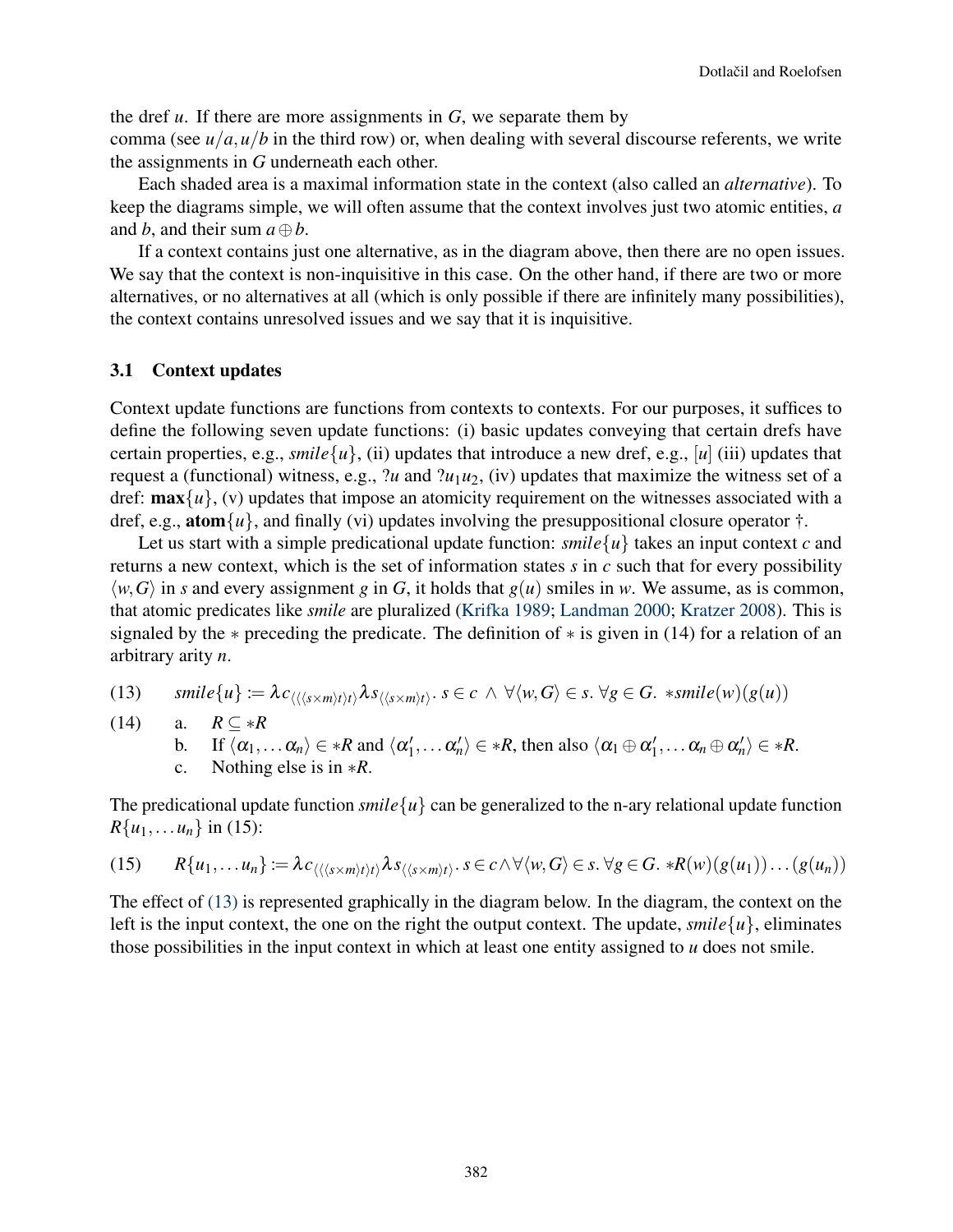

The update function [*u*] introduces a discourse referent *u*. Intuitively, [*u*] updates a state in the input context by randomly assigning any possible values to *u* across the assignments of the possibilities in the state. The full formal definition is given in (16). It is a pointwise generalization of dref introduction in [Brasoveanu](#page-19-5) [\(2008\)](#page-19-5) to contexts in dynamic inquisitive semantics.

$$
(16) \qquad [u] \coloneqq \lambda c_{\langle\langle\langle s \times m\rangle t\rangle} \lambda s_{\langle\langle s \times m\rangle t\rangle} \cdot \exists s' \in c. \left( \begin{array}{c} \forall \langle w, G \rangle \in s. \ \exists \langle w, G' \rangle \in s'. (G'[u]G) \land \\ \forall \langle w, G' \rangle \in s'. \exists \langle w, G \rangle \in s. \ (G'[u]G) \end{array} \right)
$$

 $G'[u]G$ , used in (16) for dref introduction, is defined in the same way as dref introduction in [Brasoveanu](#page-19-5) [\(2008\)](#page-19-5). The definition is given in (17), where  $g'[u]g$  is true when  $g'$  only differs from g with respect to a, possibly newly introduced, discourse referent *u* (see [Muskens](#page-20-7) [1996](#page-20-7) for details).

$$
(17) \qquad G'[u]G \coloneqq \forall g \in G. \; \exists g' \in G'. \; g'[u]g \;\wedge\;\forall g' \in G'. \; \exists g \in G. \; g'[u]g
$$

The effect of [*u*] is illustrated in the diagram below. Notice that after the update *u* can carry any possible value in any column. If the context is further updated with  $smile{u}$ , only those possibilities are kept which are such that the entities assigned to *u* smile.



The next update function is the witness request operator ?*u*, defined in (18). ?*u* selects those states *s* in the input context which contain enough information about the world to ensure the existence of a witness (atomic or plural entity) for *u*.

$$
(18) \qquad ?u := \lambda c_{\langle\langle\langle s\times m\rangle t\rangle t\rangle} \lambda s_{\langle\langle s\times m\rangle t\rangle}. \ s \in c \ \land \ \exists x_e. \ \forall \langle w, G \rangle \in s. \ \exists \langle w, G' \rangle \in \bigcup c. \ \forall g' \in G'. \ \ g'(u) = x
$$

A graphical illustration of the workings of ?*u* is given in the diagram below. Note that, in this example, *?u* does not eliminate any possibilities. The output context contains the same information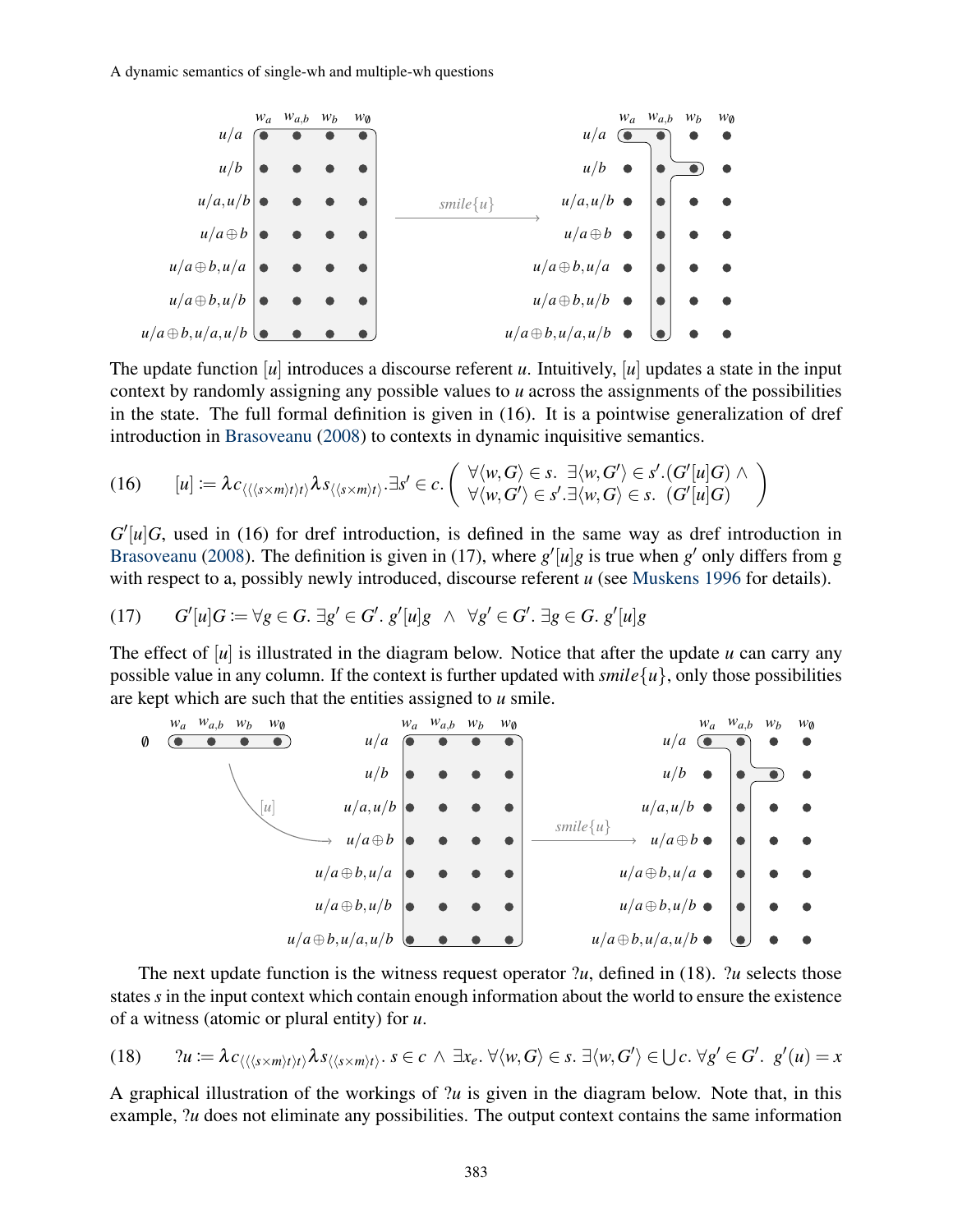as the input context, but the output context has turned inquisitive: two alternatives have been introduced. That is, ?*u* raises an issue, which could be paraphrased as 'Which individual has the properties ascribed to *u*? Is *a* such an individual (the alternative extending to the left), or is *b* such an individual (the alternative extending to the right)?' This issue-raising update effect of ?*u* will play a crucial role in our account of wh-questions.



For multiple-wh questions, we need a more general witness request operator,  $?u_1 \ldots u_n$ , whose update effect is defined in (19). This operator selects states in the input context which contain enough information about the world to ensure the existence of a *witness function*, mapping values of *u*<sub>1</sub> ...*u*<sub>*n*−1</sub> to suitable values of *u*<sub>*n*</sub>. Crucially, as readers can check, ?*u* is just a specific instance of  $?u_1 \ldots u_n$ , where  $n = 1$ . Because of this, single-wh and multiple-wh questions can be dealt with in a uniform way on our account, as we will see in more detail in Section [3.3.](#page-12-0)

(19) 
$$
?u_1 \dots u_{n-1}u_n \coloneqq \lambda c_{\langle\langle\langle s \times m\rangle t\rangle t\rangle} \lambda s_{\langle\langle s \times m\rangle t\rangle}. s \in c \ \land \ \exists f_{(e^{n-1},e)} \cdot \forall \langle w, G \rangle \in s. \ \exists \langle w, G' \rangle \in \bigcup c.
$$

$$
\forall g' \in G'. \ (g'(u_n) = f(g'(u_1), \dots, g'(u_{n-1}))
$$

The next update function is  $\max\{u\}$ , which restricts the context to states consisting of possibilities in which the 'cumulative value' of *u* is maximal, compared to other possibilities with the same world parameter. The cumulative value of *u* in a possibility  $\langle w, G \rangle$ , notated as  $\oplus G(u)$ , is the sum of all individuals assigned to *u* across the assignments in *G*. A graphical illustration is given below the definition.

<span id="page-9-0"></span>(20) 
$$
\max\{u\} := \lambda c_{\langle (\langle s \times m \rangle t \rangle t \rangle} \lambda s_{\langle \langle s \times m \rangle t \rangle}. \quad s \in c \land \forall \langle w, G \rangle \in s. \ \forall \langle w, G' \rangle \in \bigcup c. \ \oplus G'(u) \subseteq \oplus G(u)
$$

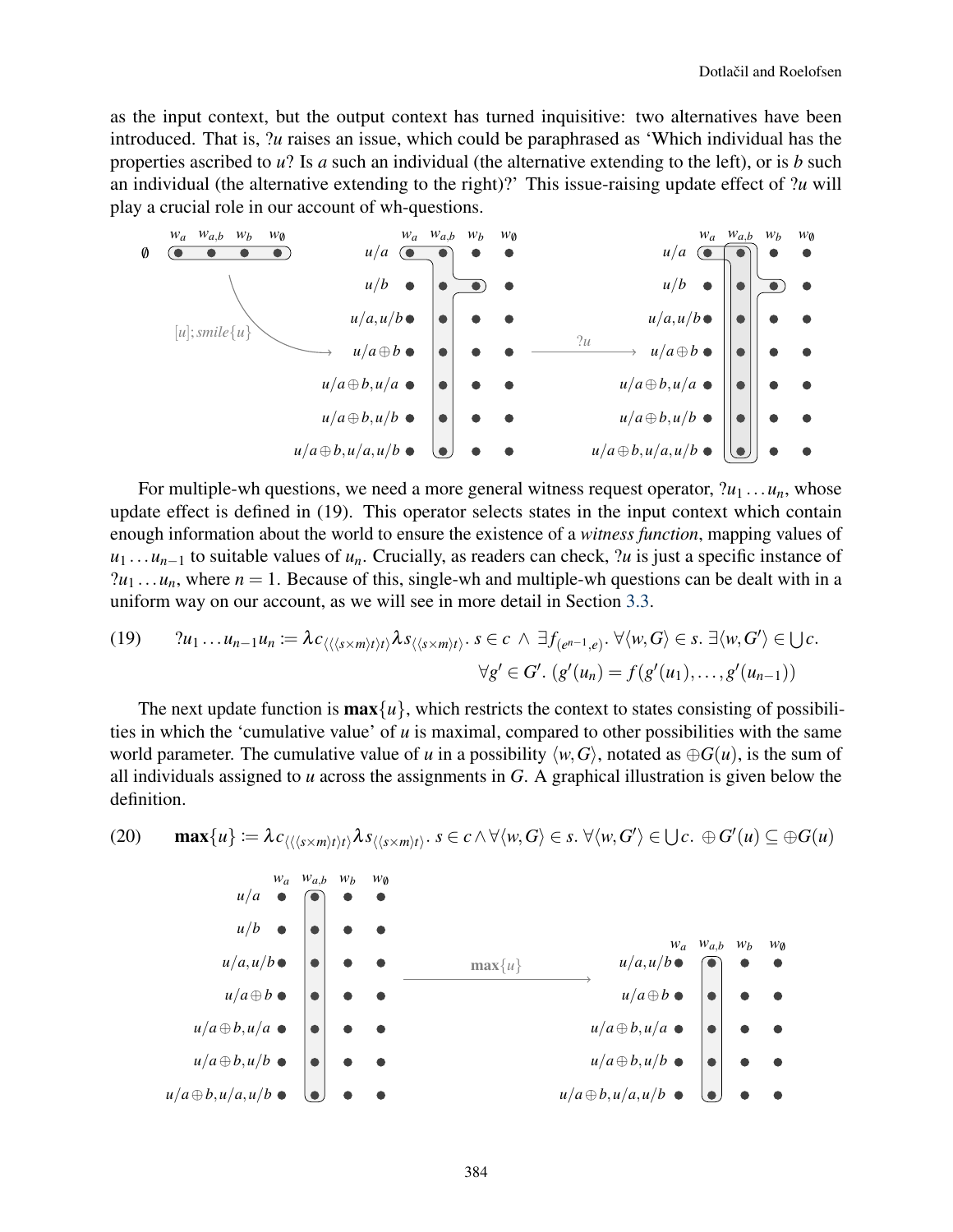The basic max operator defined in [\(20\)](#page-9-0) suffices to derive strong readings of donkey anaphora and mention-all readings of single-wh questions. However, for multiple-wh questions we need a somewhat more refined operator, defined in (21). This operator restricts a context *c* to states consisting of possibilities whose dref assignment functions collectively assign a maximal set of individuals to *u*, *independently of the values assigned to other drefs*. In (21),  $G^{\vec{u}\setminus u_n \mapsto \vec{x}}(u_n)$  is the set of values assigned to  $u_n$  by assignments in *G* which pointwise assign the values  $\vec{x}$  to  $\vec{u} \setminus u_n$ , all drefs except  $u_n$ . If  $u_n$  is the only dref, then  $\max^* \{u_n\}$  just amounts to  $\max \{u_n\}$ . But if there are other drefs around, the two may come apart.

(21) 
$$
\max^* \{u_n\} := \lambda c_{\langle\langle s \times m \rangle t \rangle} \lambda s_{\langle\langle s \times m \rangle t \rangle}. s \in c \ \wedge \ \forall \langle w, G \rangle \in s. \ \forall \langle w, G' \rangle \in \bigcup c.
$$

$$
\forall \vec{x}. \ \oplus G'^{\vec{u} \setminus u_n \mapsto \vec{x}}(u_n) \subseteq \oplus G^{\vec{u} \setminus u_n \mapsto \vec{x}}(u_n)
$$

The workings of max<sup>\*</sup> are illustrated in the diagram below. Notice that there are two discourse referents in this example. **max**<sup>∗</sup> applies to *u*<sub>2</sub>. The output context contains only those possibilities in which  $u_2$  is maximal *for any value of*  $u_1$ . Concretely, the top possibility in the input context is eliminated because  $u_2$  is not maximal for any value of  $u_1$  compared to the two other possibilities.



Next, we define an update function requiring atomicity of the individuals assigned to *u*:

(22) **atom**{*u*} := 
$$
\lambda c_{\langle\langle\langle s\times m\rangle t\rangle t\rangle} \lambda s_{\langle\langle s\times m\rangle t\rangle}
$$
.  $s \in c \land \forall \langle w, G \rangle \in s$ .  $\forall g \in G$ .  $\neg \exists y(y < g(u))$ 

The atomicity requirement **atom** $\{u\}$  eliminates those possibilities in which the value of *u* is nonatomic, as illustrated in the following diagram.

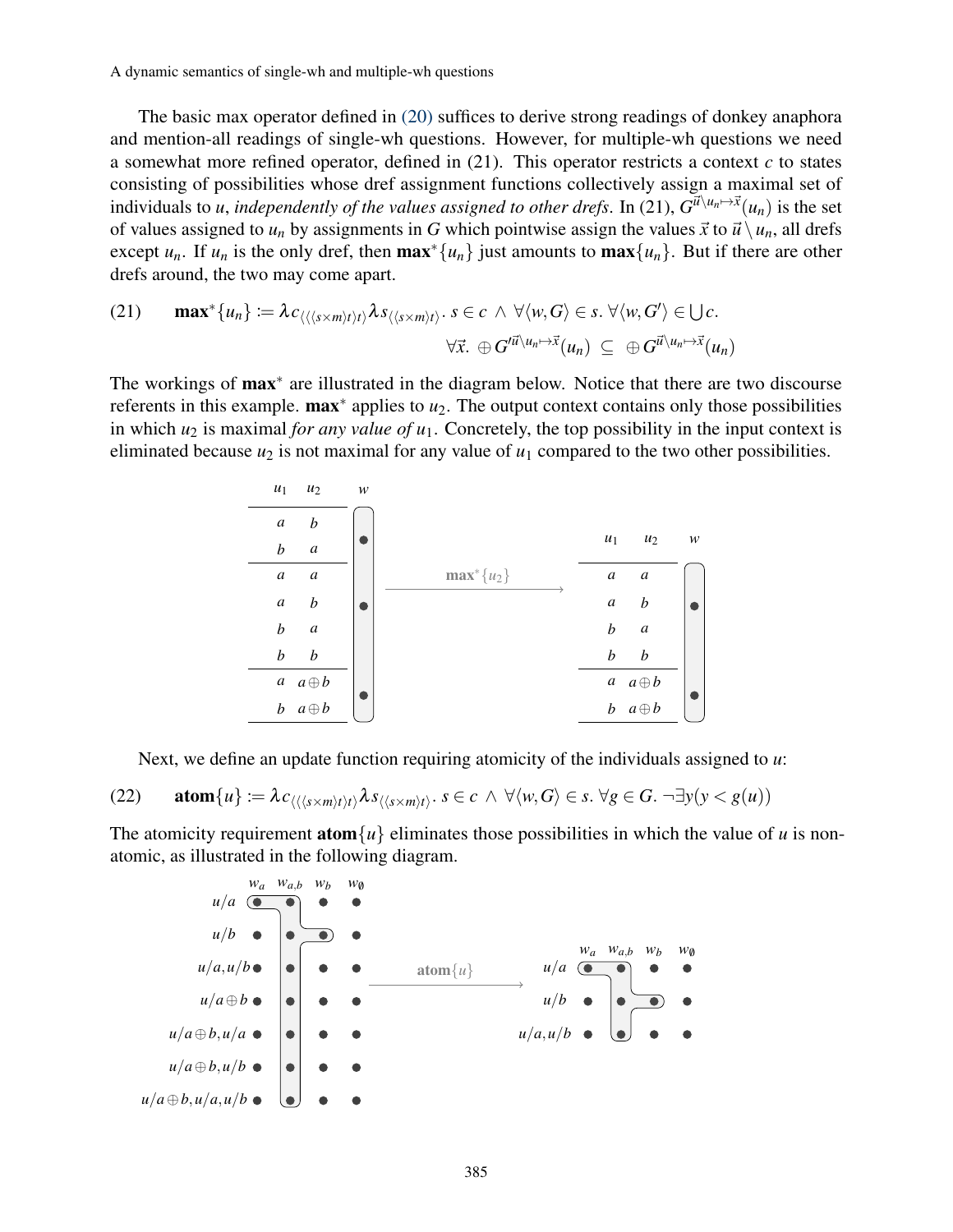The final operator to be defined is the presuppositional closure operator, †. In the definition in (23), *U* is an arbitrary update function. The notion of *subsistence* that the definition refers to is specified in Appendix A.

(23) 
$$
\dagger U := \lambda c_{\langle \langle \langle s \times m \rangle t \rangle t \rangle} \begin{cases} U(c) & \text{if } \bigcup c \text{ subsists in } \bigcup U(c) \\ \text{undefined} & \text{otherwise} \end{cases}
$$

The dagger operator ensures that all the worlds and dref value combinations considered possible in the input context are still considered possible in the output context, i.e., none of them are removed by the update function U. If this is not the case, the update  $\dagger U$  is undefined. This means that  $\dagger U$ can only raise issues and/or introduce discourse referents, it never adds any other information. The diagram below contains an output context (on the right) and two input contexts,  $c_1$  and  $c_2$ . Suppose *U* is an update function which, when applied to either of these input contexts, yields the output context on the right. Then,  $\dagger U(c_1)$  is defined but  $\dagger U(c_2)$  is undefined, because  $w_{a,b}$  is considered possible in  $c_2$  but not in the output context.  $Q$ utput context

|                                                                                                                                                  |                                                         | Output context                                |
|--------------------------------------------------------------------------------------------------------------------------------------------------|---------------------------------------------------------|-----------------------------------------------|
| Input context $c_1$                                                                                                                              | Input context $c_2$                                     | $W_a$ $W_b$ $W_{a,b}$ $W_{\emptyset}$         |
| $W_a$ $W_b$ $W_{a,b}$ $W_{\emptyset}$                                                                                                            | $W_a$ $W_b$ $W_{a,b}$ $W_{\emptyset}$                   | $u/a$ $\bullet$ $\bullet$ $\bullet$           |
| $\begin{array}{ccc} \text{\large(0)} & \text{\large(0)} & \text{\large(0)} & \text{\large(0)} & \text{\large(0)} & \text{\large(0)} \end{array}$ | $\emptyset$ ( $\bullet$ $\bullet$ $\bullet$ ) $\bullet$ | $u/b$ $\bullet$ $\bullet$ $\bullet$ $\bullet$ |

#### 3.2 Syntax-semantics mapping in wh-questions

We are almost ready to see how wh-questions are interpreted on our account. First, however, we need to specify some basic assumptions about the syntax-semantics interface. For reasons of space, we only discuss the left periphery of clauses in some detail. For the rest, standard assumptions from compositional dynamic systems (e.g., [Muskens](#page-20-7) [1996\)](#page-20-7) are adopted.

We assume that there are two projections in the left periphery of wh-questions, a Type projection and a Foc projection (cf., [Rizzi](#page-20-8) [1997,](#page-20-8) [2001\)](#page-20-9):

(24) Left periphery of wh-questions: 
$$
[T_{\text{type}} \, T_{\text{type}} \,] \, [F_{\text{oc}} \,] \, [F_{\text{pc}} \,] \,] \,]
$$

The lower head, Foc, introduces a witness request operator over the drefs introduced by wh-phrases that stand in an Agreement relation with Foc. Furthermore, we assume that Foc requires maximality of all associated drefs except the last, *un*, which, as we will see, ensures that in multiple-wh questions, all associated wh-phrases except for one obtain a mention-all interpretation.

(25) 
$$
[[\text{Foc}_{u_1,...u_n}]] := \lambda U_T. U; \text{max}^*\{u_1\};...;\text{max}^*\{u_{n-1}\};?u_1...u_n
$$

where  $u_1, \ldots, u_n$  are the drefs introduced by wh-phrases that Agree with Foc

The higher head, Type, adds the presuppositional closure operator, †.

$$
(26) \qquad \text{[Type]} = \lambda U_T. \dagger U
$$

Two other assumptions not tied to the left periphery should be mentioned. First, we assume that *which*-phrases always carry a maximality requirement. Due to this assumption, *which*-phrases always generate mention-all readings in our analysis here (though this would no longer be the case if modal operators were taken into consideration, see Section [2.2](#page-2-4) above). Second, we assume that singular number marking (e.g., on singular *which*-phrases) induces an atomicity requirement.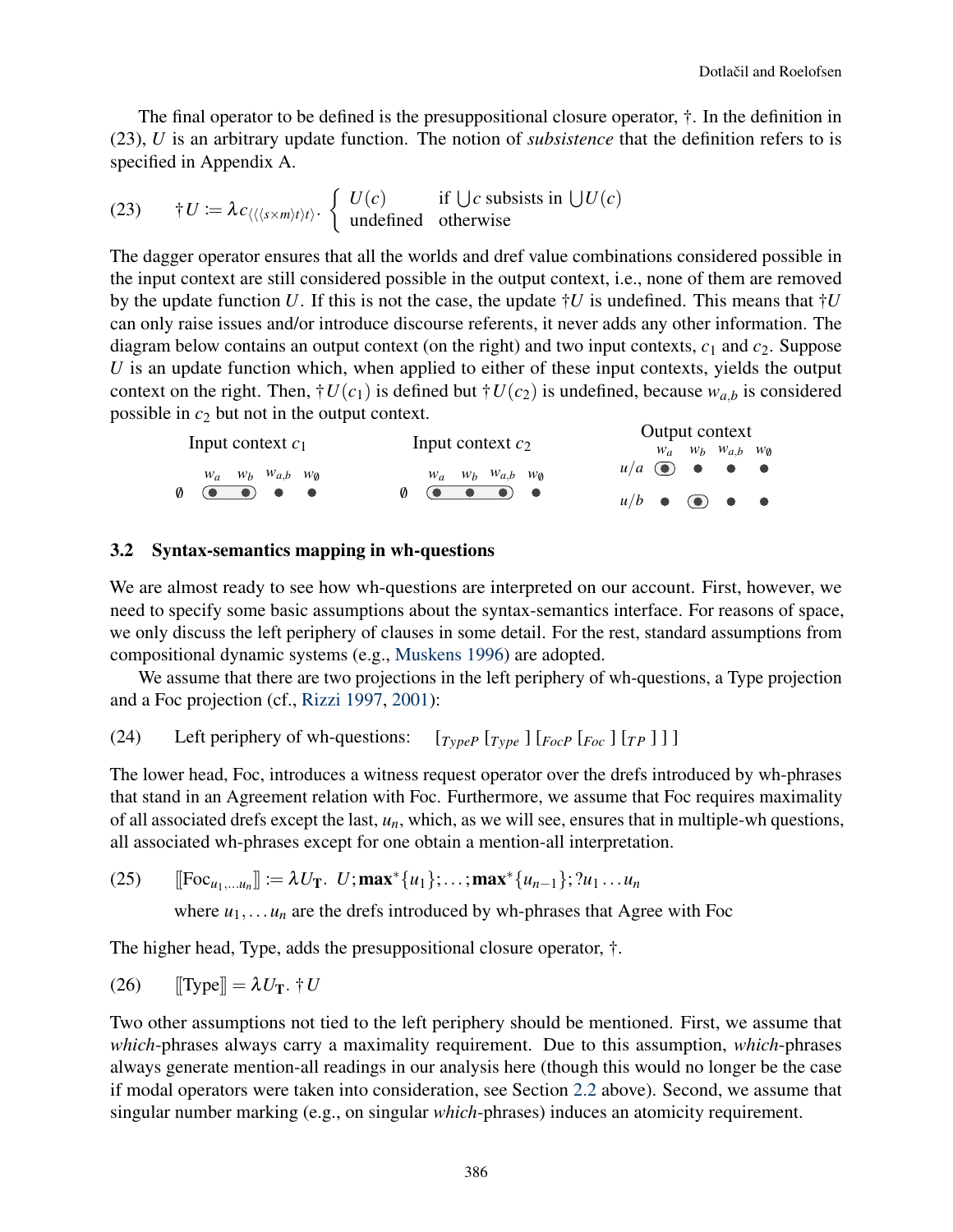This broad and unconstrained specification of the syntax-semantics interface is sufficient for our purposes here. Further details can be added to provide an account that also covers polar and alternative questions, but we will not pursue these extensions here.

#### <span id="page-12-0"></span>3.3 Illustrations

Before illustrating the predictions of the account for single-wh and multiple-wh questions, we first briefly consider a simple declarative sentence with an indefinite referential expression.

(27) Someone smiles.  $\rightsquigarrow$  [*u*]; *smile*{*u*}

Let us assume for this and the following example that there are only two atomic individuals, *a* and *b*, and we start with a context in which no discourse referent is present yet and it is open who of *a* and *b*, if anyone, smiled. Then, (27) gives rise to the update displayed below.



A single-wh question on its weak reading is translated as in (28). The wh-word is interpreted just like an indefinite. The Foc head in the left periphery contributes the witness request operator ?*u*, and the interrogative Type head contributes the † operator.

(28) Who<sub>weak</sub> smiles? 
$$
\rightarrow
$$
 †([u];*smile*{u};?u)

Due to ?*u*, the question raises an issue, as seen in the last step in the diagram below. Due to the <sup> $\dagger$ </sup> operator, the input context for the question must exclude  $w_{\emptyset}$ , otherwise the update is undefined. Thus, due to †, the question presupposes that someone smiles.



The strong reading of the same question is derived as in (29), where max∗{*u*} enters the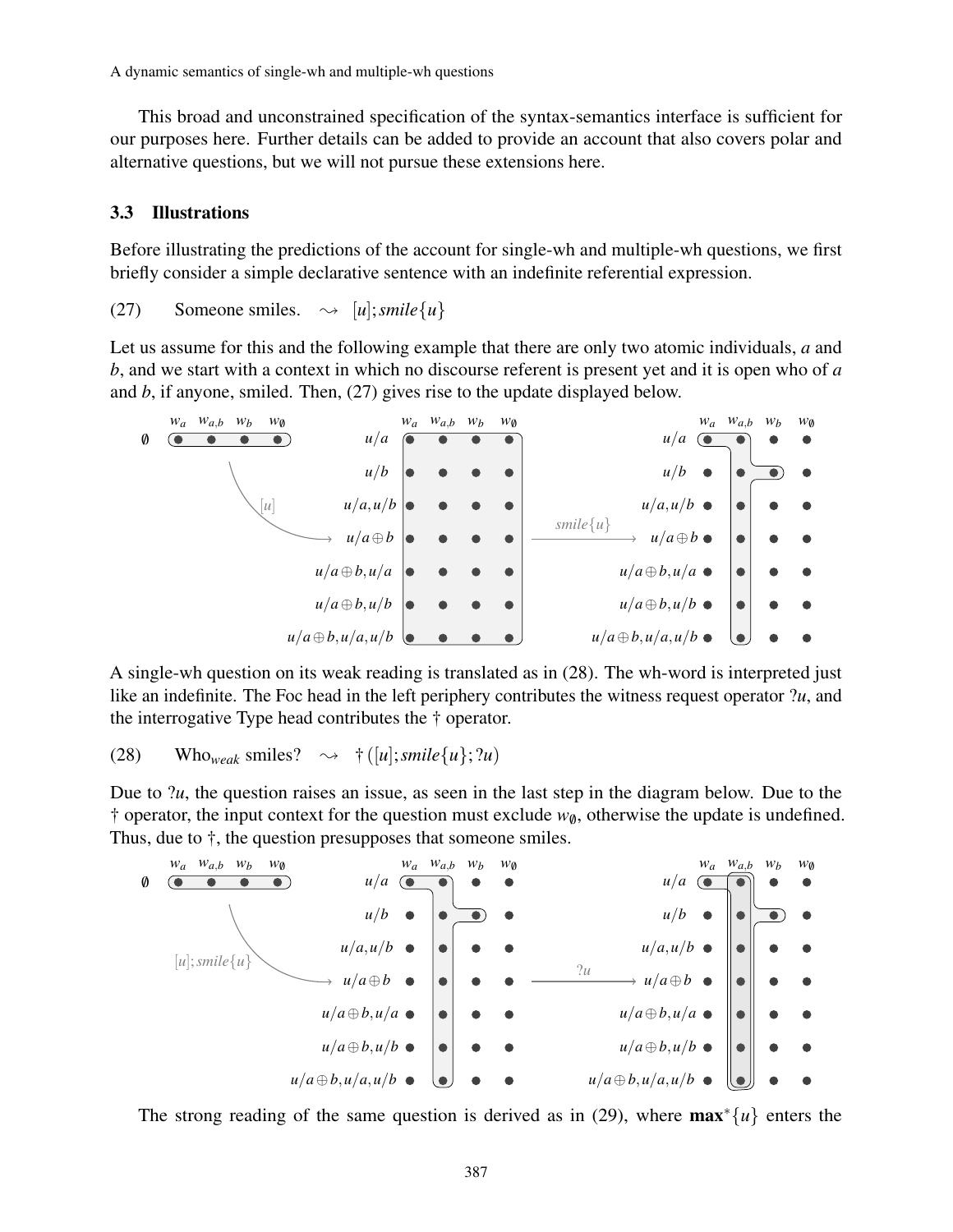stage. **max**<sup>∗</sup>{*u*} removes possibilities whose assignments cumulatively assign a non-maximal plural individual to *u* compared to other possibilities with the same world-parameter (i.e., in the same column of the diagram). Unlike in the previous case, every information state in the output context now consists of possibilities which cumulatively assign the maximal plural individual to *u* that smiled according to the worlds in the information state. This generates a mention-all reading. For example, to resolve the question in (29), one has to specify the maximal plurality of individuals that smiled—just mentioning one of them is not sufficient.



(29) Who<sub>strong</sub> smiles?  $\rightarrow$   $\uparrow$  ([*u*]; *smile*{*u*}; **max**<sup>\*</sup>{*u*}; ?*u*)

The last example of a single-wh question, given in (30), involves a singular *which*-phrase, which contributes both  $\max^* \{u\}$  and  $\text{atom}\{u\}$ .

(30) Which person smiles?  $\rightarrow$   $\uparrow$  ([*u*]; **atom**{*u*}; *smile*{*u*}; **max**<sup>\*</sup>{*u*}; ?*u*)

The update effect of this question is broken up into three steps in the diagram below. First,  $\text{atom}\lbrace u \rbrace$ ensures that we do not have a plural entity (e.g.,  $a \oplus b$ ) as the argument of *smile*. Second,  $\max^* \{u\}$ eliminates those possibilities that assign non-maximal plural individuals to *u*. Finally, ?*u* removes possibilities in which *u* is assigned a non-unique value. Since all the update functions are in the scope of †, the analysis correctly derives that *which*-phrases trigger a uniqueness presupposition in single-wh questions. Such a uniqueness presupposition is correctly predicted not to be triggered by wh-phrases underspecified for number like *who*. On our account, a uniqueness presupposition comes about due to the interaction between **atom**,  $\text{max}^*$ , and ?*u* within the scope of  $\dagger$ .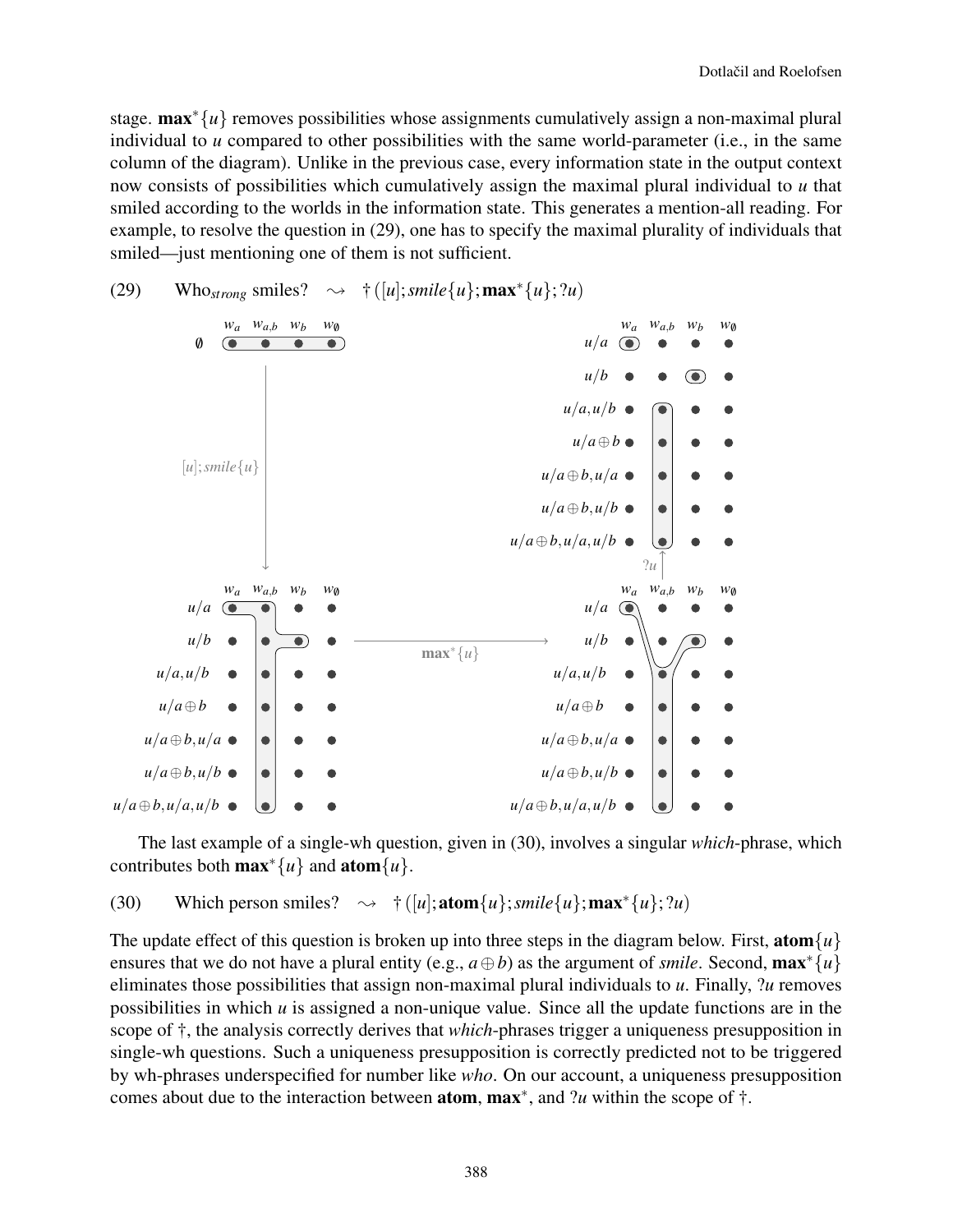

We now turn to a multiple-wh questions with two singular *which*-phrases.

(31) Which<sup> $u_1$ </sup> student is talking to which<sup> $u_2$ </sup> professor?  $\rightarrow$  †([*u*<sub>1</sub>]; *student*{*u*<sub>1</sub>}; [*u*<sub>2</sub>]; *professor*{*u*<sub>2</sub>}; **atom**{*u*<sub>1</sub>}; **atom**{*u*<sub>2</sub>}; *talk to*{*u*<sub>1</sub>,*u*<sub>2</sub>};max<sup>\*{</sup>*u*<sub>1</sub>};max<sup>\*</sup>{*u*<sub>2</sub>}; ?*u*<sub>1</sub>*u*<sub>2</sub>)

The update effect of this question is illustrated in the diagram on the next page. The two *which*phrases both introduce a discourse referent,  $u_1$  and  $u_2$ , respectively. The individuals assigned to these drefs by various dref assignment functions are specified on the left side. Sets of assignment functions *G* belonging to the same possibility are separated from other assignment functions by a horizontal line. Super- and subscripts on a given world specify the extension of the talking-to relation in that world, e.g.,  $w_{b \rightarrow c}^{a \rightarrow c}$  $\int_{b \to c}^{a \to c}$  is a world in which *a* talks to *c* and *b* talks to *c* and no further talking takes place. For reasons of space we assume that the input context, given on top of the diagram, already contains some information as to who may be talking to whom: it is known that *a* is talking to *c*, to *d*, or to nobody, and that *b* is talking to *c*, to *d*, or to both. We furthermore assume that it is known that *a* and *b* are students and *c* and *d* are professors.

In the diagram, the update is broken down into two steps. The first step leads to a context containing a single alternative, consisting of all possibilities in which  $u_1$  is a student,  $u_2$  a professor,  $u_1$  talks to  $u_2$  and the values assigned to  $u_1$  and  $u_2$  are maximal. The fact that there is only one alternative at this stage means that the context is not yet inquisitive.

The second step is the update contributed by  $2u_1u_2$ . This operator raises the issue who talked to whom. Furthermore,  $?u_1u_2$  eliminates the possibility in the rightmost column. Why is that? Notice that in this possibility, the student assigned to  $u_1$ ,  $b$ , is talking to several different professors. Thus, there is no functional dependency between the values assigned to  $u_1$  and those assigned to  $u_2$  in this possibility. Therefore,  $2u_1u_2$  removes it. This means that we correctly derive a 'relativized' uniqueness presupposition and avoid the global uniqueness presupposition present in single-wh questions.<sup>[9](#page-14-0)</sup>

<span id="page-14-0"></span><sup>9</sup> The account correctly predicts that the 'relativized' uniqueness presupposition disappears in questions with numberneutral wh-phrases like *Who is talking to whom?*. For reasons of space, we cannot show this in detail but the derivation is similar to that for *Who smiles?*, in which no uniqueness presupposition arises either.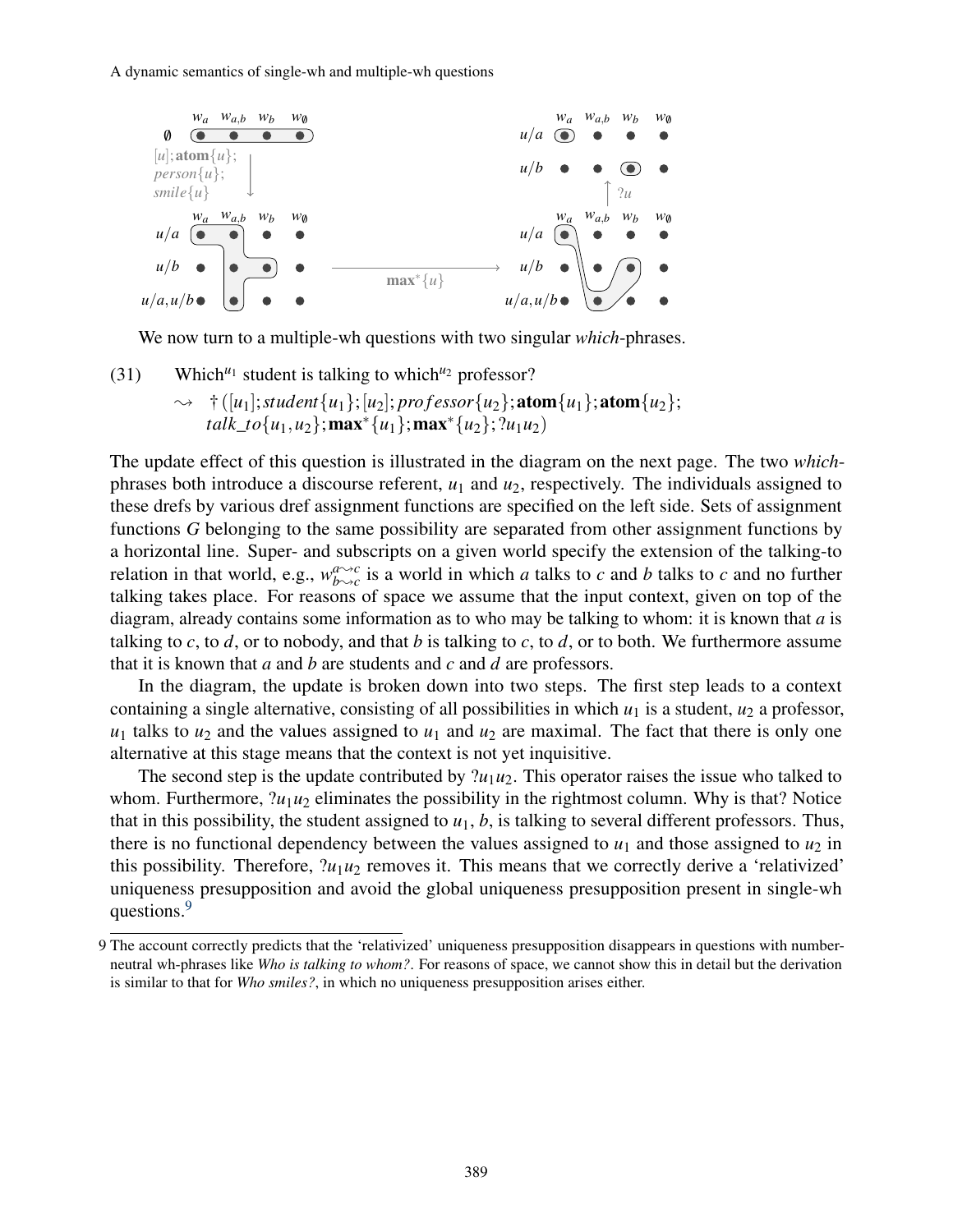|                                                                                                                            |                    |                                      | $w^{a \leadsto c}_{b \leadsto c}$ |                                   | $w_{b \leadsto d}^{a \leadsto c} \quad w_{b \leadsto d}^{a \leadsto d}$                                                                                                                                                                                                                                                                                                                            | $w_{b\leadsto c}^{a\leadsto d}$         | $w^{b\leadsto c}$ | $w^{b \leadsto d}$                  | $w_{b \leadsto d}^{b \leadsto c}$ |
|----------------------------------------------------------------------------------------------------------------------------|--------------------|--------------------------------------|-----------------------------------|-----------------------------------|----------------------------------------------------------------------------------------------------------------------------------------------------------------------------------------------------------------------------------------------------------------------------------------------------------------------------------------------------------------------------------------------------|-----------------------------------------|-------------------|-------------------------------------|-----------------------------------|
| $[u_1];$ student $\{u_1\};$ <b>atom</b> $\{u_1\};$                                                                         |                    | $\emptyset$                          |                                   |                                   |                                                                                                                                                                                                                                                                                                                                                                                                    |                                         |                   |                                     | $\bullet$                         |
| [u <sub>2</sub> ]; professor{u <sub>2</sub> }; <b>atom</b> {u <sub>2</sub> };<br>talk_to{u <sub>1</sub> ,u <sub>2</sub> }; |                    |                                      |                                   |                                   |                                                                                                                                                                                                                                                                                                                                                                                                    |                                         |                   |                                     |                                   |
| $\max^* \{u_1\}$ ; $\max^* \{u_2\}$                                                                                        | $\boldsymbol{u}_1$ | $\boldsymbol{u}_2$                   | $w^{a \leadsto c}_{b \leadsto c}$ | $w_{b \leadsto d}^{a \leadsto c}$ | $w_{b\sim d}^{a\sim d}$                                                                                                                                                                                                                                                                                                                                                                            | $w_{b \rightarrow c}^{a \rightarrow d}$ |                   | $w^{b\leadsto c}$ $w^{b\leadsto d}$ | $w^{b\leadsto c}_{b\leadsto d}$   |
|                                                                                                                            | $\boldsymbol{a}$   | $\boldsymbol{c}$                     |                                   |                                   |                                                                                                                                                                                                                                                                                                                                                                                                    |                                         |                   |                                     |                                   |
|                                                                                                                            | $\boldsymbol{a}$   | $\boldsymbol{d}$                     |                                   |                                   |                                                                                                                                                                                                                                                                                                                                                                                                    |                                         |                   |                                     |                                   |
|                                                                                                                            | $\boldsymbol{b}$   | $\boldsymbol{c}$                     |                                   |                                   |                                                                                                                                                                                                                                                                                                                                                                                                    |                                         |                   |                                     |                                   |
|                                                                                                                            | $\boldsymbol{b}$   | $\boldsymbol{d}$                     |                                   |                                   |                                                                                                                                                                                                                                                                                                                                                                                                    |                                         |                   |                                     |                                   |
|                                                                                                                            | $\boldsymbol{b}$   | $\boldsymbol{c}$                     |                                   |                                   |                                                                                                                                                                                                                                                                                                                                                                                                    |                                         |                   |                                     |                                   |
|                                                                                                                            | $\boldsymbol{b}$   | $\boldsymbol{d}$                     |                                   |                                   |                                                                                                                                                                                                                                                                                                                                                                                                    |                                         |                   |                                     |                                   |
|                                                                                                                            | $\boldsymbol{a}$   | $\boldsymbol{c}$                     |                                   |                                   |                                                                                                                                                                                                                                                                                                                                                                                                    |                                         |                   |                                     |                                   |
|                                                                                                                            | $\boldsymbol{b}$   | $\boldsymbol{c}$                     |                                   |                                   |                                                                                                                                                                                                                                                                                                                                                                                                    |                                         |                   |                                     |                                   |
|                                                                                                                            | $\boldsymbol{a}$   | $\boldsymbol{c}$                     |                                   |                                   |                                                                                                                                                                                                                                                                                                                                                                                                    |                                         |                   |                                     |                                   |
|                                                                                                                            | $\boldsymbol{b}$   | $\boldsymbol{d}$                     |                                   |                                   |                                                                                                                                                                                                                                                                                                                                                                                                    |                                         |                   |                                     |                                   |
|                                                                                                                            | $\boldsymbol{a}$   | $\boldsymbol{d}$                     |                                   |                                   |                                                                                                                                                                                                                                                                                                                                                                                                    |                                         |                   |                                     |                                   |
|                                                                                                                            | $\boldsymbol{b}$   | $\boldsymbol{d}$                     |                                   |                                   |                                                                                                                                                                                                                                                                                                                                                                                                    |                                         |                   |                                     |                                   |
|                                                                                                                            | $\boldsymbol{a}$   | $\boldsymbol{d}$<br>$\boldsymbol{c}$ |                                   |                                   |                                                                                                                                                                                                                                                                                                                                                                                                    |                                         |                   |                                     |                                   |
|                                                                                                                            | $\boldsymbol{b}$   |                                      |                                   |                                   |                                                                                                                                                                                                                                                                                                                                                                                                    |                                         |                   |                                     |                                   |
| $?u_1u_2$                                                                                                                  |                    |                                      |                                   |                                   |                                                                                                                                                                                                                                                                                                                                                                                                    |                                         |                   |                                     |                                   |
|                                                                                                                            | $u_1$              | $u_{2}$                              | $w_{b\leadsto c}^{a\leadsto c}$   | $w_{b\leadsto d}^{a\leadsto c}$   | $w^{a \sim d}_{b \sim d}$                                                                                                                                                                                                                                                                                                                                                                          | $w^{a \sim d}_{b \sim c}$               | $w^{b\leadsto c}$ | $w^{b \leadsto d}$                  | $b^{\sim c}_{b\sim d}$            |
|                                                                                                                            | $\boldsymbol{a}$   | $\boldsymbol{c}$                     |                                   |                                   |                                                                                                                                                                                                                                                                                                                                                                                                    |                                         |                   |                                     |                                   |
|                                                                                                                            | $\boldsymbol{a}$   | $\boldsymbol{d}$                     |                                   |                                   |                                                                                                                                                                                                                                                                                                                                                                                                    |                                         |                   |                                     |                                   |
|                                                                                                                            | $\boldsymbol{b}$   | $\boldsymbol{c}$                     |                                   |                                   |                                                                                                                                                                                                                                                                                                                                                                                                    |                                         |                   |                                     |                                   |
|                                                                                                                            | $\boldsymbol{b}$   | $\boldsymbol{d}$                     |                                   |                                   |                                                                                                                                                                                                                                                                                                                                                                                                    |                                         |                   | $\bullet$                           |                                   |
|                                                                                                                            | $\boldsymbol{b}$   | $\boldsymbol{c}$                     |                                   |                                   |                                                                                                                                                                                                                                                                                                                                                                                                    |                                         |                   |                                     |                                   |
|                                                                                                                            | $\boldsymbol{b}$   | $\boldsymbol{d}$                     |                                   |                                   |                                                                                                                                                                                                                                                                                                                                                                                                    |                                         |                   |                                     |                                   |
|                                                                                                                            | $\boldsymbol{a}$   | $\boldsymbol{c}$                     |                                   |                                   |                                                                                                                                                                                                                                                                                                                                                                                                    |                                         |                   |                                     |                                   |
|                                                                                                                            | $\boldsymbol{b}$   | $\boldsymbol{c}$                     | $\bullet$                         |                                   |                                                                                                                                                                                                                                                                                                                                                                                                    |                                         |                   |                                     |                                   |
|                                                                                                                            | $\boldsymbol{a}$   | $\boldsymbol{c}$                     |                                   | $(\bullet)$                       |                                                                                                                                                                                                                                                                                                                                                                                                    |                                         |                   |                                     |                                   |
|                                                                                                                            | $\boldsymbol{b}$   | $\boldsymbol{d}$                     |                                   |                                   |                                                                                                                                                                                                                                                                                                                                                                                                    |                                         |                   |                                     |                                   |
|                                                                                                                            | $\boldsymbol{a}$   | $\boldsymbol{d}$                     |                                   |                                   | $\left( \begin{matrix} \rule{0pt}{17pt} \rule{0pt}{14pt} \rule{0pt}{14pt} \rule{0pt}{14pt} \rule{0pt}{14pt} \rule{0pt}{14pt} \rule{0pt}{14pt} \rule{0pt}{14pt} \rule{0pt}{14pt} \rule{0pt}{14pt} \rule{0pt}{14pt} \rule{0pt}{14pt} \rule{0pt}{14pt} \rule{0pt}{14pt} \rule{0pt}{14pt} \rule{0pt}{14pt} \rule{0pt}{14pt} \rule{0pt}{14pt} \rule{0pt}{14pt} \rule{0pt}{14pt} \rule{0pt}{14pt} \rule$ |                                         |                   |                                     |                                   |
|                                                                                                                            | $\boldsymbol{b}$   | $\boldsymbol{d}$                     |                                   |                                   |                                                                                                                                                                                                                                                                                                                                                                                                    |                                         |                   |                                     |                                   |
|                                                                                                                            | $\boldsymbol{a}$   | $\boldsymbol{d}$                     |                                   |                                   |                                                                                                                                                                                                                                                                                                                                                                                                    |                                         |                   |                                     |                                   |
|                                                                                                                            | $\boldsymbol{b}$   | $\boldsymbol{c}$                     |                                   |                                   |                                                                                                                                                                                                                                                                                                                                                                                                    |                                         |                   |                                     |                                   |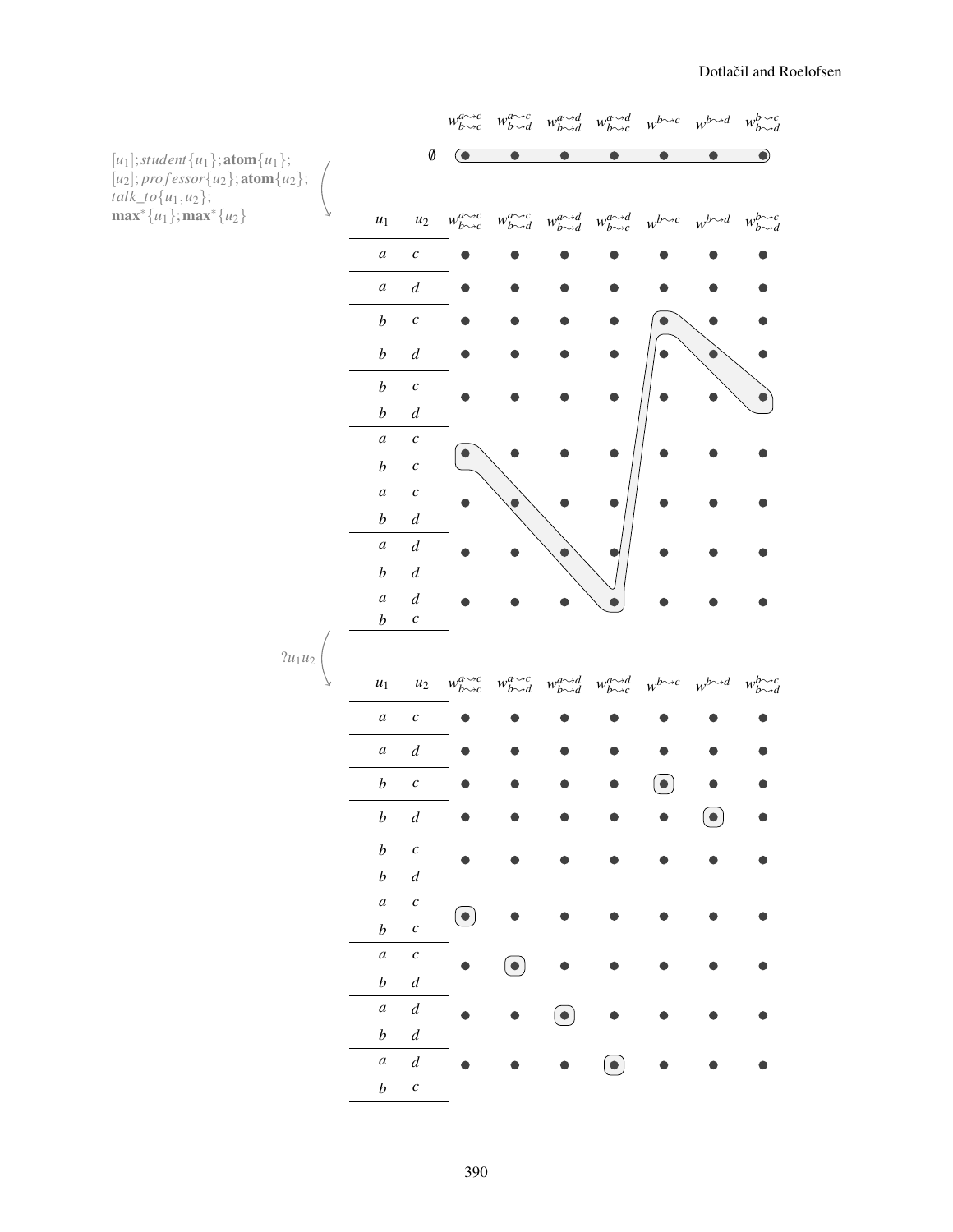(32) Which herb grows where?

We end with the derivation of the partial mention-some reading of the multiple-wh question in (32). In this example, *which herb* receives a strong interpretation and *where* a weak one. As noted above, our account makes it possible to derive this partial mention-some reading because mention-some is not seen as a property of questions as a whole, but rather of individual wh-phrases.



The diagram shows that the partial mention-some interpretation is correctly captured. That is, the derived interpretation is mention-all w.r.t. herbs  $(u_1)$  but mention-some w.r.t. locations  $(u_2)$ . There are two alternatives in the output context: one specifies that herb *a* grows in location *c* and herb *b* grows in location *d*, while the other specifies that *a* grows in *d* and *b* grows in *f* . In both cases, all herbs are covered, but only one location is determined for each of them.

#### 4 Conclusion and outlook

We presented an account of single-wh and multiple-wh questions that is uniform, generates mentionsome and mention-all readings in a principled way, and captures effects of number marking. The analysis is couched in dynamic inquisitive semantics. A dynamic framework is useful here because the semantic values it assigns to sentences are more fine-grained than in static proposition-set theories (Hamblin/Karttunen semantics, partition semantics, and static inquisitive semantics). This higher level of fine-grainedness is particularly useful to deal with multiple-wh questions.

This paper is part of a larger effort to develop a dynamic inquisitive semantics framework and explore several of its potential benefits. Further support for a dynamic approach to questions comes from anaphora, intervention effects, and wh-conditionals [\(Groenendijk](#page-19-18) [1998;](#page-19-18) [van Rooij](#page-20-10) [1998;](#page-20-10) [Aloni](#page-19-19) [& van Rooij](#page-19-19) [2002;](#page-19-19) [Haida](#page-19-20) [2007;](#page-19-20) Dotlačil & Roelofsen [2019;](#page-19-4) [Li](#page-20-2) [2019\)](#page-20-2). The recent work of [Xiang](#page-20-0) [\(2016,](#page-20-0) [2020a\)](#page-20-11) is in the same spirit, in that it also develops a framework for question semantics which is more fine-grained than proposition-set theories. Her framework is not dynamic, however, but more in the structured meaning tradition (e.g., [von Stechow](#page-20-12) [1991;](#page-20-12) [Krifka](#page-19-21) [2001\)](#page-19-21). A detailed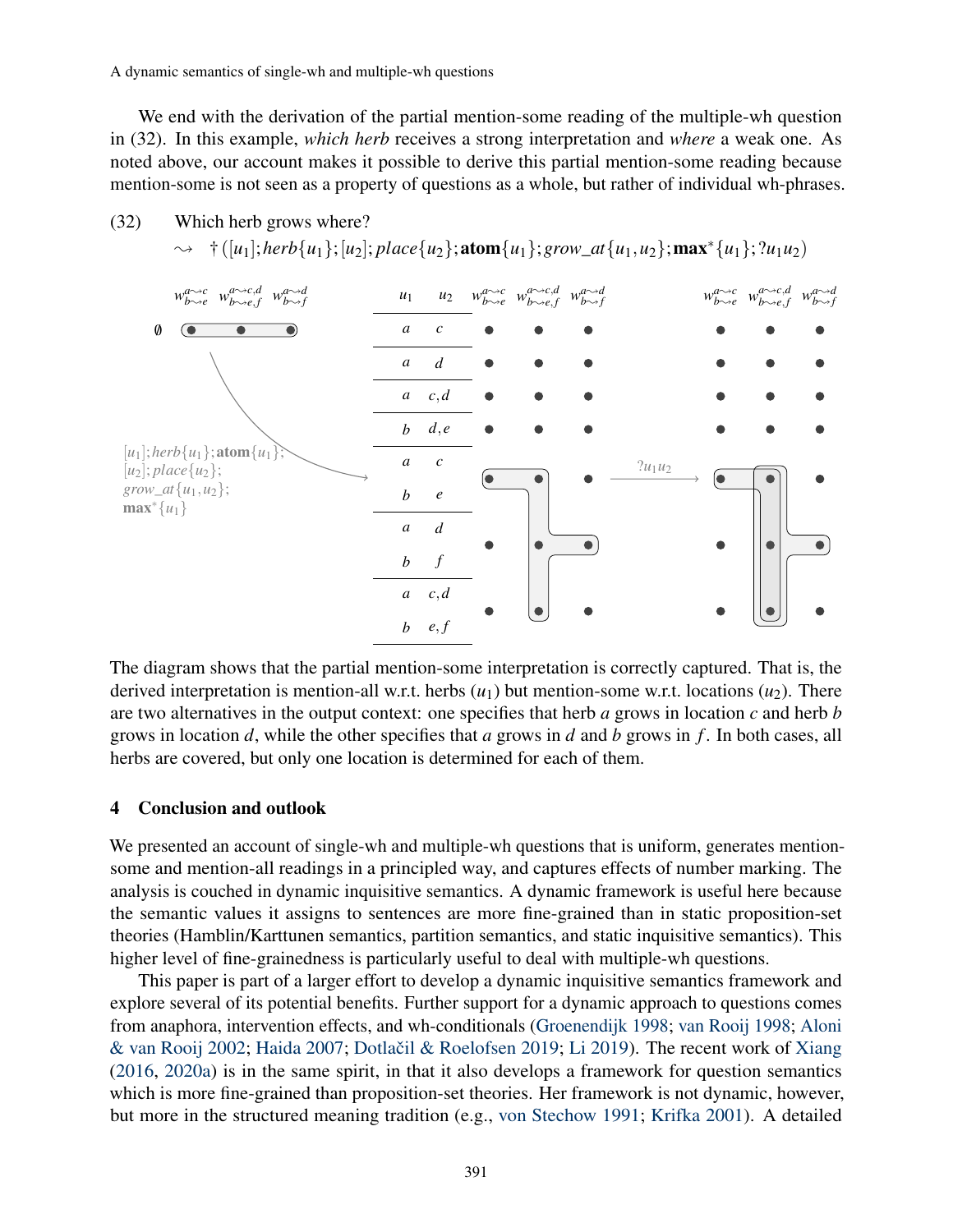comparison between the two approaches must be left for another occasion, though see Appendix [B](#page-17-0) for some brief remarks in this direction, focusing on multiple-wh questions.

Besides its theoretical contribution, the paper has also made two empirical contributions. First, we observed that multiple-wh questions can have mention-some readings (see also [Xiang](#page-20-0) [2016\)](#page-20-0) but only w.r.t. *one* of the wh-phrases. We called these *partial mention-some* readings. Such readings are problematic for many previous accounts of multiple-wh questions. Second, we argued that, while domain exhaustivity is not required in multiple-wh questions [\(Xiang](#page-20-0) [2016\)](#page-20-0), *domain maximality* is. This, too, is a challenge for many previous accounts.

## A Formal definitions of extension and subsistence

Definition 1 (Extending dref assignment functions and matrices).

A dref assignment function  $g'$  is an extension of another dref assignment function  $g$  if and only if  $g' \supseteq g$ . Note that for this to hold it is necessary (but not sufficient) that the domain of  $g'$  contains the domain of  $g$ . A dref assignment matrix  $G'$  is an extension of another dref assignment matrix *G* if and only if every  $g' \in G'$  is an extension of some  $g \in G$  and every  $g \in G$  is extended by some  $g' \in G'$ . In this case we write  $G' \geq G$ .

## Definition 2 (Extending possibilities and information states).

A possibility  $\langle w', G' \rangle$  is an extension of another possibility  $\langle w, G \rangle$  if and only if  $w' = w$  and  $G' \ge G$ . In this case we write  $\langle w', G' \rangle \ge \langle w, G \rangle$ . An information state *s'* is an extension of another information state  $s$  if and only if every possibility in  $s'$  is an extension of some possibility in  $s$ . In this case we write  $s' \geq s$ .

Definition 3 (Subsistence of one information state in another).

If *s*,*s*' are information states such that  $s' \geq s$ , then we say that *s subsists* in *s*' if and only if every possibility in *s* has an extension in *s'*.

### <span id="page-17-0"></span>B Brief comparison with [Xiang](#page-20-0) [\(2016,](#page-20-0) [2019,](#page-20-4) [2020b\)](#page-20-1)

We cannot pursue a comprehensive comparison here between our proposal and that of [Xiang](#page-20-0) [\(2016,](#page-20-0) [2019,](#page-20-4) [2020b\)](#page-20-1), but we will say a bit more as to why we do not take the latter to provide a uniform account of single-wh and multiple-wh questions. What we mean by this is that the account invokes LF ingredients in the analysis of multiple-wh questions with pair-list readings which are not present in the analysis of single-wh questions. For illustration, consider the following two examples:

- (33) Which boy came?
- (34) Which boy watched which movie?

<span id="page-17-1"></span>The LF that Xiang assumes for (33) is given in [\(35\)](#page-17-1) and the LF she assumes for (34) under a pair-list reading is given in [\(36\).](#page-18-0)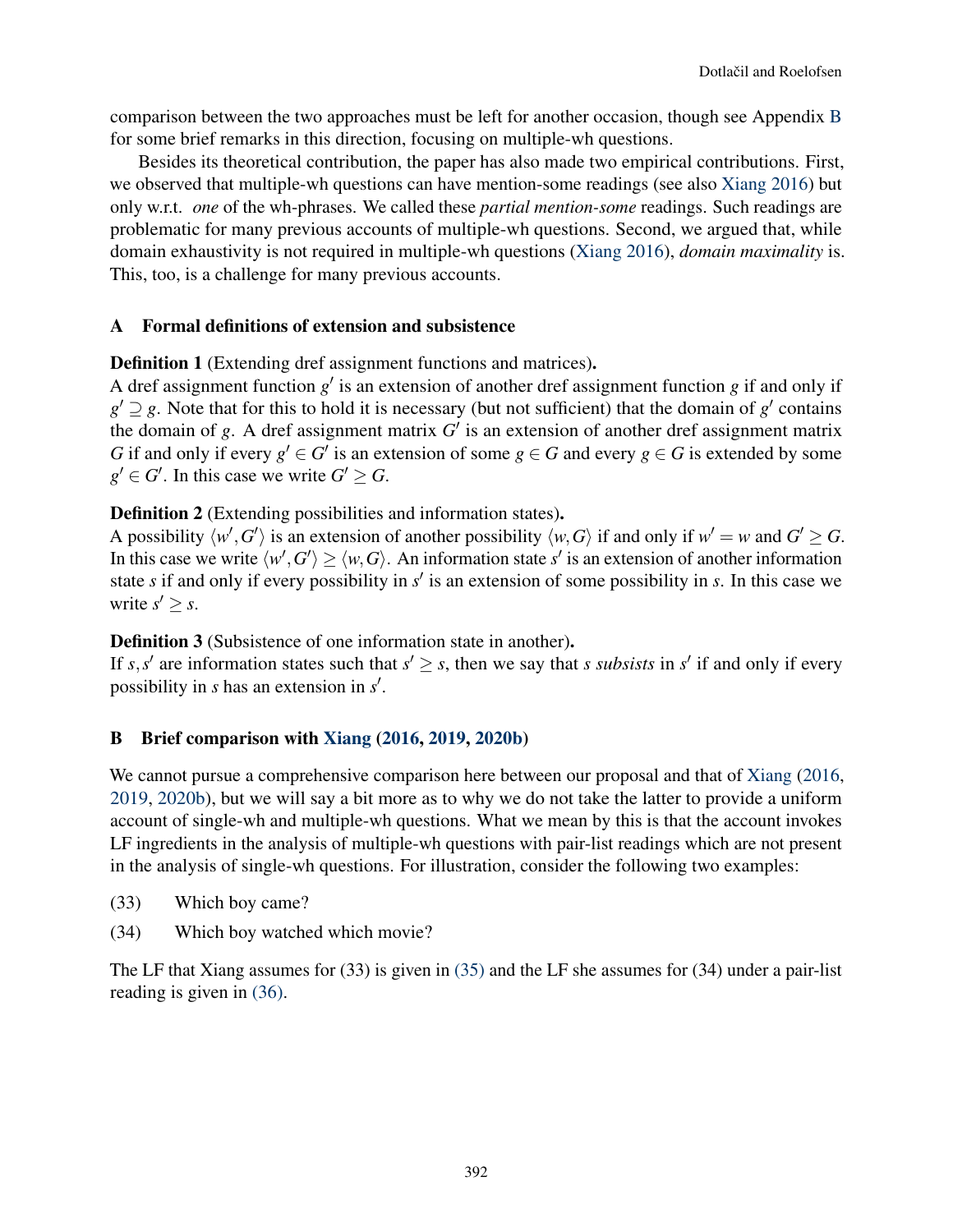<span id="page-18-0"></span>

The multiple-wh LF in [\(36\)](#page-18-0) includes various elements that are not present in the single-wh LF in [\(35\):](#page-17-1) the  $\bigcap$  operator, the ID operator, the node that introduces a free propositional variable p and the one that lambda-abstracts over this variable. There are two further differences between the two LFs as well. First, in [\(35\),](#page-17-1) the type-shifting operator BEDOM applies to the translation of the wh-phrase *which boy*, while in [\(36\)](#page-18-0) this only happens with one of the wh-phrases, *which movie*, but not with the other, *which boy*. Second, in [\(35\)](#page-17-1) the trace of the wh-phrase *which boy* is treated as a variable of type *e*. In [\(36\)](#page-18-0) this also holds for the trace of *which boy*. However, the trace of *which movie* is treated as a variable of type  $(e, e)$ . Finally, note that the denotations derived in [\(35\)](#page-17-1) and [\(36\)](#page-18-0) differ in semantic type. To derive resolution conditions from these denotations, a polymorphic answer set operator is needed.

On our account all wh-phrases are treated equally, no matter whether they appear in single-wh or in multiple-wh questions, as introducing discourse referents that are bound by a witness request operator. The LFs of single-wh and multiple-wh questions involve exactly the same two left periphery heads, one contributing a witness request operator and the other contributing a presuppositional closure operator. No additional LF operations need to be invoked.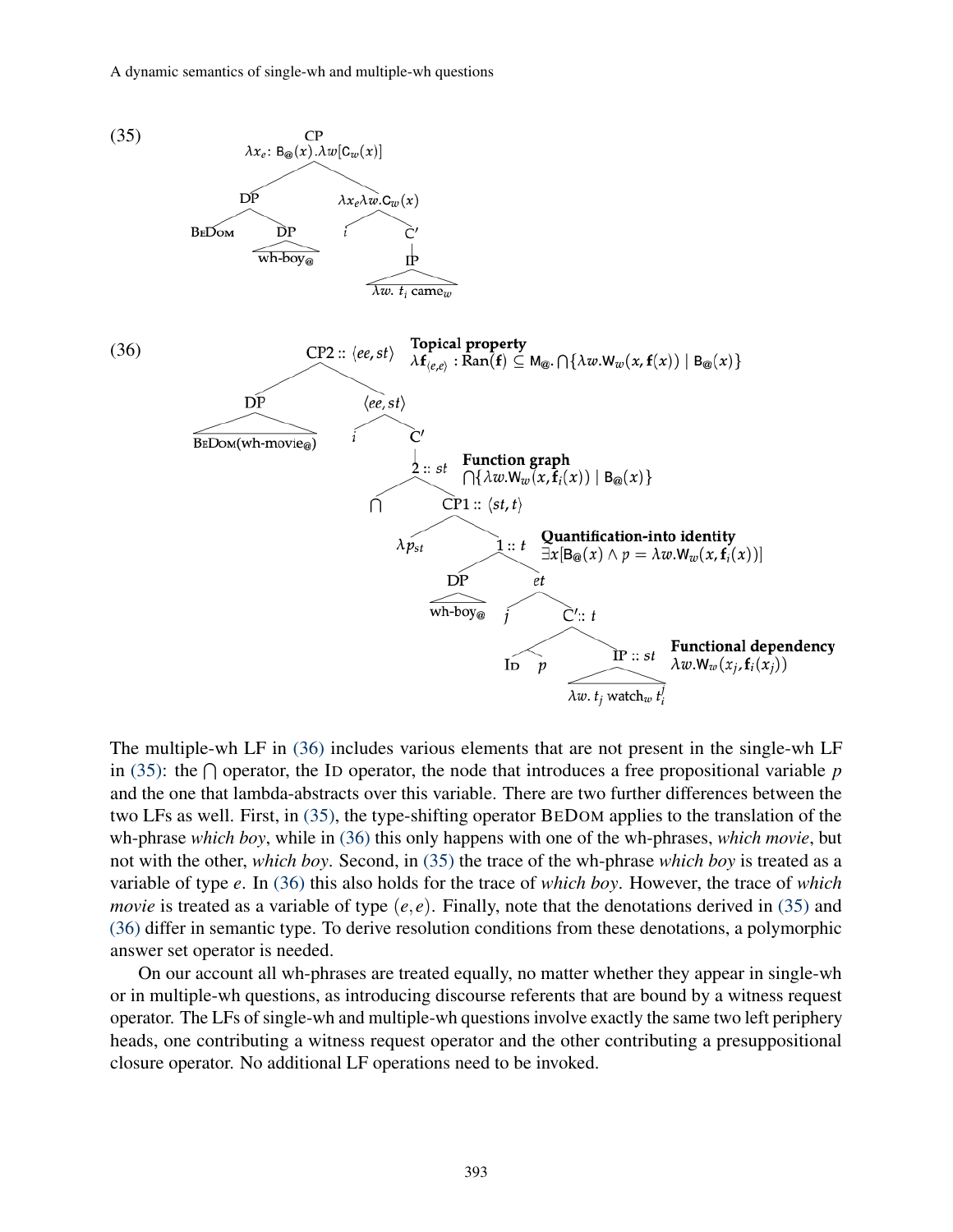#### References

- <span id="page-19-19"></span>Aloni, Maria & Robert van Rooij. 2002. The dynamics of questions and focus. In Brendan Jackson (ed.), *Proceedings of salt 12*, Cornell University, CLC Publications.
- <span id="page-19-10"></span>Beck, Sigrid & Hotze Rullmann. 1999. A flexible approach to exhaustivity in questions. *Natural Language Semantics* 7(3). 249–298.
- <span id="page-19-14"></span>van den Berg, Martin. 1996. *Some aspects of the internal structure of discourse: the dynamics of nominal anaphora*. Amsterdam: University of Amsterdam PhD dissertation.
- <span id="page-19-5"></span>Brasoveanu, Adrian. 2008. Donkey pluralities: plural information states versus non-atomic individuals. *Linguistics and Philosophy* 31(2). 129–209.
- <span id="page-19-8"></span>Champollion, Lucas, Dylan Bumford & Robert Henderson. 2019. Donkeys under discussion. *Semantics and Pragmatics* 12. 1.
- <span id="page-19-12"></span>Champollion, Lucas, Ivano Ciardelli & Floris Roelofsen. 2015. Some questions in typed inquisitive semantics. Talk at workshop on Questions in Logic and Semantics, Amsterdam.
- <span id="page-19-6"></span>Ciardelli, Ivano, Jeroen Groenendijk & Floris Roelofsen. 2018. *Inquisitive semantics*. Oxford University Press.
- <span id="page-19-1"></span>Dayal, Veneeta. 1996. *Locality in Wh-quantification: Questions and Relative Clauses in Hindi*. Kluwer Academic Publishers. doi[:10.1007/978-94-011-4808-5.](https://doi.org/10.1007/978-94-011-4808-5)
- <span id="page-19-9"></span>Dayal, Veneeta. 2016. *Questions*. Oxford University Press.
- <span id="page-19-4"></span>Dotlačil, Jakub & Floris Roelofsen. 2019. Dynamic inquisitive semantics: Anaphora and questions. In *Proceedings of sinn und bedeutung 23*, 365–382.
- <span id="page-19-2"></span>Fox, Danny. 2012. Multiple wh-questions: uniqueness, pair-list and second order questions. Course notes, MIT.
- <span id="page-19-3"></span>Fox, Danny. 2013. Mention-some readings of questions. Course notes, MIT.
- <span id="page-19-11"></span>George, B.R. 2011. *Question embedding and the semantics of answers*: University of California, Los Angeles PhD dissertation.
- <span id="page-19-18"></span>Groenendijk, Jeroen. 1998. Questions in update semantics. In Joris Hulstijn & Anton Nijholt (eds.), *Formal semantics and pragmatics of dialogue (Twendial '98)*, 125–137.
- <span id="page-19-0"></span>Groenendijk, Jeroen & Martin Stokhof. 1984. *Studies on the semantics of questions and the pragmatics of answers*: University of Amsterdam PhD dissertation.
- <span id="page-19-7"></span>Groenendijk, Jeroen, Martin Stokhof & Frank Veltman. 1996. Coreference and modality. In Shalom Lappin (ed.), *Handbook of contemporary semantic theory*, 179–216. Oxford: Blackwell.
- <span id="page-19-20"></span>Haida, Andreas. 2007. *The indefiniteness and focusing of wh-words*. Berlin: Humboldt University PhD dissertation.
- <span id="page-19-13"></span>Hirsch, Aron & Bernhard Schwarz. 2019. Singular which, mention-some, and variable scope uniqueness. In *Semantics and linguistic theory*, vol. 29, 748–767.
- <span id="page-19-17"></span>Kratzer, Angelika. 2008. On the plurality of verbs. In Johannes Dölling, Tatjana Heyde-Zybatow & Martin Schäfer (eds.), *Event structures in linguistic form and interpretation*, 269–300. Berlin/New York: Mouton de Gruyter.
- <span id="page-19-15"></span>Krifka, Manfred. 1989. Nominal reference, temporal constitution, and quantification in event semantics. In Renate Bartsch, Johan van Bentham & Peter van Emde Boas (eds.), *Semantics and contextual expressions*, Dordrecht: Foris.
- <span id="page-19-21"></span>Krifka, Manfred. 2001. For a structured meaning account of questions and answers. *Audiatur Vox Sapientia. A Festschrift for Arnim von Stechow* 287–319.
- <span id="page-19-16"></span>Landman, Fred. 2000. *Events and Plurality: The Jerusalem Lectures*. Dordrecht: Kluwer.